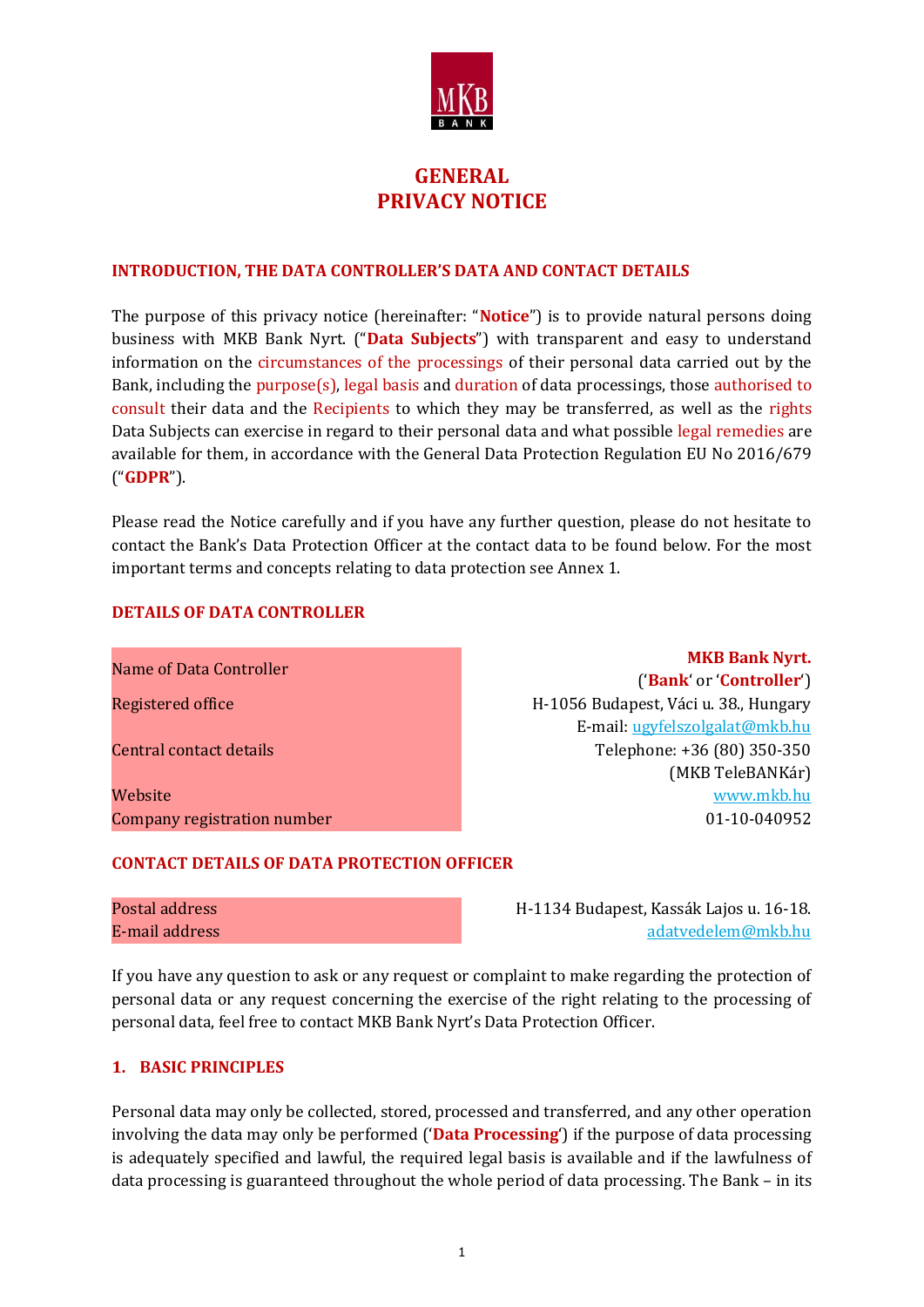capacity as controller – is responsible for ensuring that the following basic principles are observed in regard to processings:

- it must make sure that in every single data processing it performs, the personal data are processed in accordance with the principles of lawfulness, integrity and transparency.
- personal data may only be processed for a clear-cut and specific purpose and personal data cannot be used for any other purpose in any way not compatible with the original purpose; the purpose, means and the necessity of data processing must be proportional to one another, which must be adequately documented.
- the processing of personal data must be limited to the necessary scope in accordance with its purpose.
- personal data must be up to date and accurate; throughout the proceedings all reasonable efforts must be made to ensure that any inaccurate or outdated data are rectified or deleted.
- personal data may only be stored for the period of time as required for the accomplishment of the purpose of processing; the processing of personal data after the period of data processing is prohibited.
- personal data must be processed in a way guaranteeing the rights of the data subjects, the availability, integrity and confidentiality of the data.
- in its capacity as controller the Bank is responsible for ensuring compliance with the GDPR and for proving it (accountability).

# **2. CATEGORIES OF DATA SUBJECTS**

In its capacity as such, the Controller processes personal data of persons of the following categories:

# **2.1. Natural persons entering into cooperation with the Controller for the purpose of using products and/or services:**

- A contractual relationship is established between the Bank and the Data Subject (e.g. borrower, account holder, bank card holder).
- No contractual relationship is established between the Bank and the Data Subject (e.g. loan applicant, person requesting the opening of accounts).

# **2.2. Data Subjects not wishing to use the Bank's products and/or services but establishing a contractual relationship with the Bank or being involved in a transaction**

 Natural persons not qualifying as customers under contracts pertaining to the use of services (e.g. guarantors, pledgors), including, in the case of legal entities, natural persons entering into contracts concerning covenants securing the contract concerned, as well as occasional customers.

### **2.3. Data Subjects not in a contractual relationship with the Bank**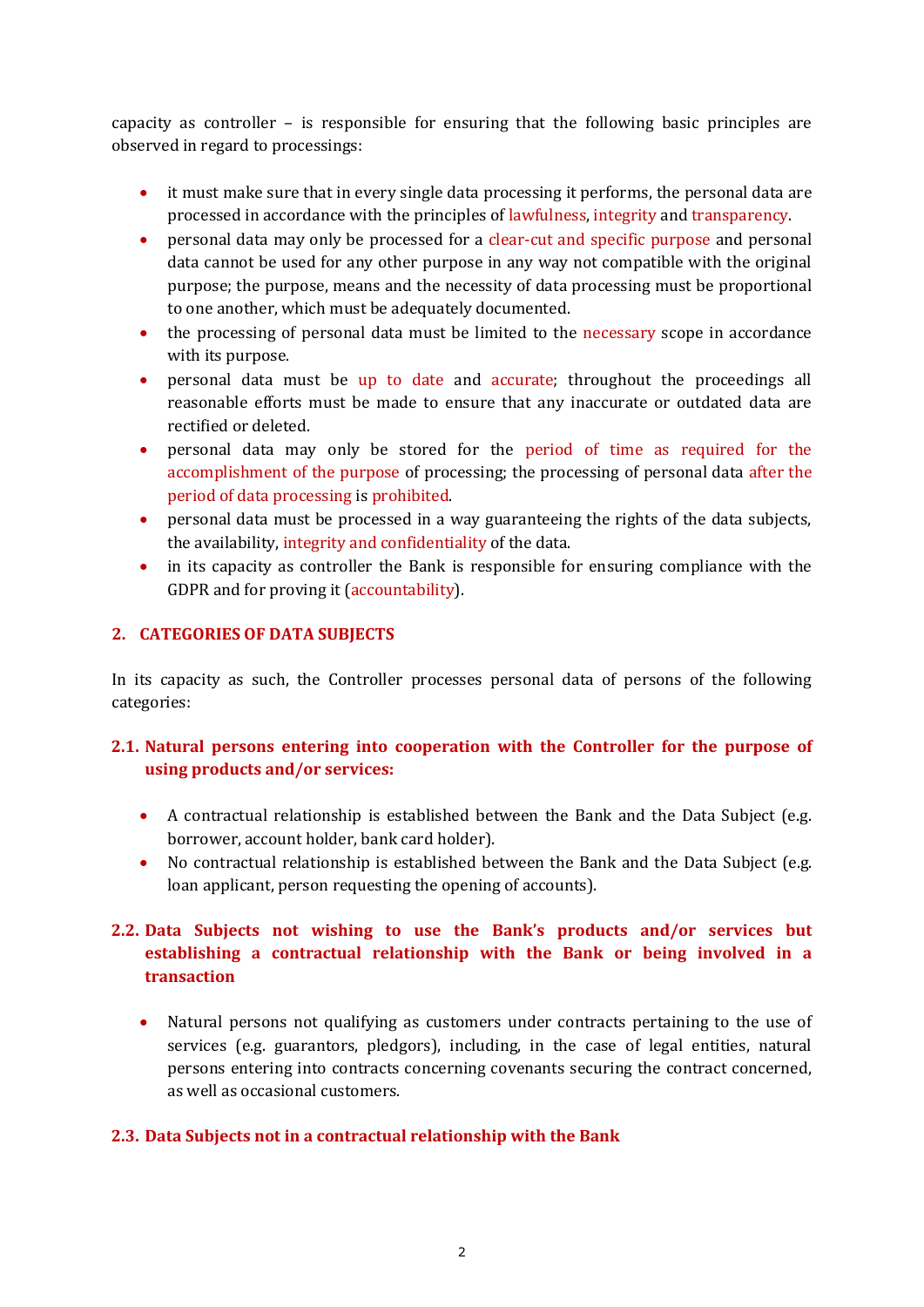- Third persons facilitating the use of services or the conclusion of the relevant contracts (e.g. authorised representatives, witnesses, lawful representatives, guardians, persons signing for illiterate persons, interpreters).
- Natural persons transacting or communicating with the Bank for purposes other than the use of its services (e.g. occasional customer, representative as specified in the AML Act, external supervisory board members, shareholders, natural persons specified in requests received from authorities or courts etc. based on relevant legal regulations, sellers, usufructuaries, lessees and tenants, Data Subjects appearing in camera footage, representatives, contact persons, third party providers of contractual partners not involved in a customer relationship and in the case of subsidised loans minors living in the same household as the loan applicant.)

Such data subjects have the rights granted to data subjects specified in the Notice in the same way, including the right to information, which data subjects can familiarise themselves with in the individual notice regarding data content, furnished for them at the beginning of processing.

### **3. SOURCE OF PERSONAL DATA**

The Controller processes the personal data of the Data Subjects primarily on the basis of their communication (by using the service, in the context of the conclusion of the contract, communication during the term of the contract etc.). In some cases – during certain transactions – the Controller may obtain personal data from third parties as well (in particular, from courts or other authorities).

In addition to the data supplied by the Data Subjects, the Controller collects further data from public registry systems containing data concerning the Data Subjects or – in the case of the certification of its right or legitimate interest – from registry systems accessible for anybody or lawfully generated from them.

Where the Controller collects personal data concerning Data Subjects not from the Data Subjects themselves, it provides the Data Subjects with the information prescribed in Article 14 of the GDPR; in particular, it provides information on the source of the personal data and whether the data originate from a publicly accessible source, as the case may be.

# **4. PURPOSES AND LEGAL BASES OF DATA PROCESSING IN GENERAL**

The Bank processes data for the purposes of performing its services, fulfilling its legal obligations and providing data as prescribed by law, and, in some cases, in the Bank's or third persons' legitimate interests. Personal data are processed by the Bank on the following legal bases for the most part:

- based on the Data Subject's voluntary, specific and clear-cut **consent** to processing, based on prior information and expressed by the Data Subject's action (e.g. processing for the purpose of direct marketing);
- **for performing contracts** on the use of the various services provided by the Bank (e.g. concluding bank account contracts);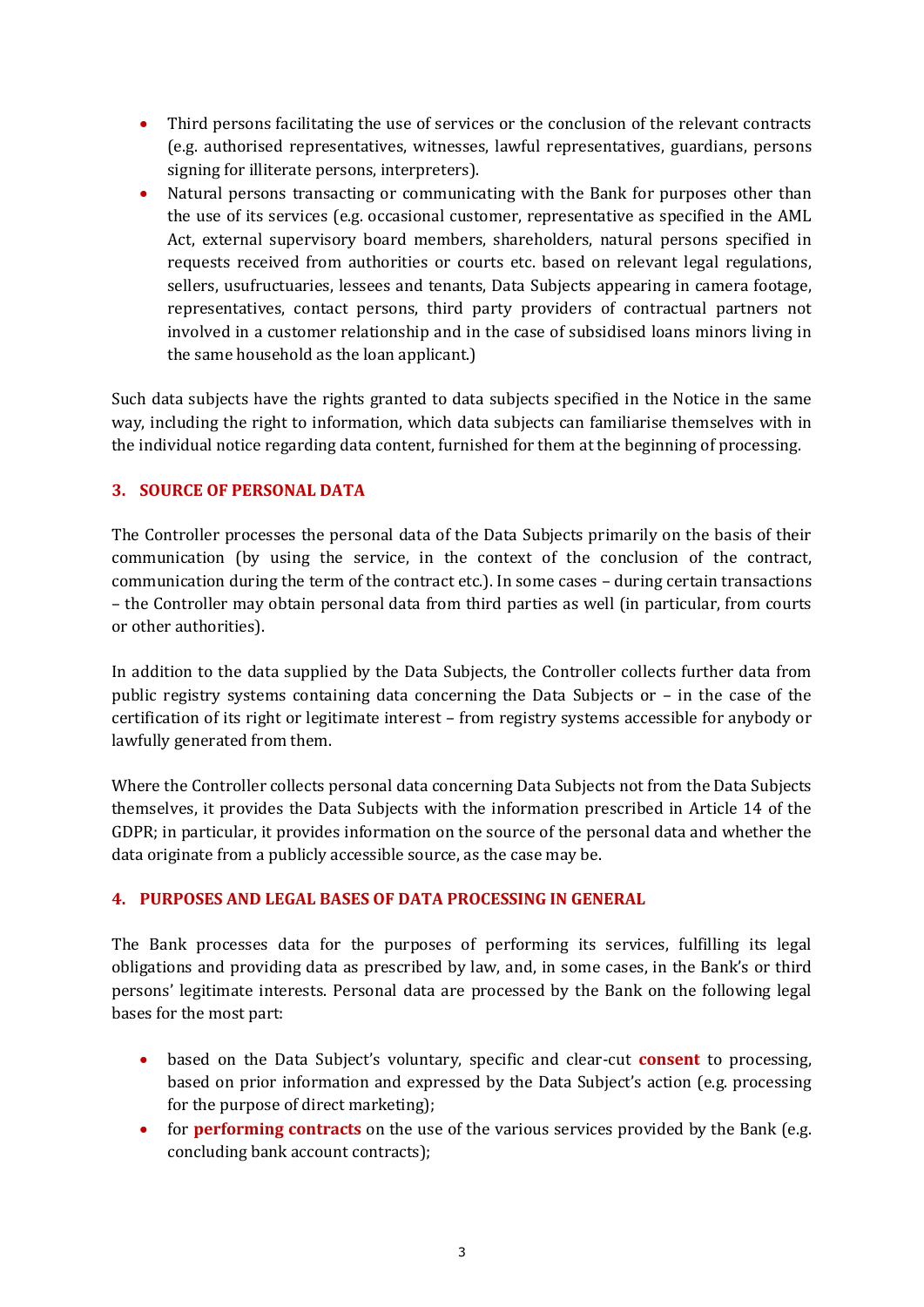- for the purposes of **fulfilling obligations imposed on the bank by law** (e.g. the 8-year retention time as per the AML Act), and
- in certain cases on the basis of the **Bank's or third parties' legitimate interests** (e.g. the operation of a security CCTV system).

Detailed information on specific individual data processings pertaining to the Bank's services is provided in separate (special) privacy notices in a breakdown by products, services and activities [\(www.mkb.hu/adatvedelmi-tajekoztatas\)](http://www.mkb.hu/adatvedelmi-tajekoztatas).

Concerning data processings for which no special notice is available additional details are available in Annex 2 hereto.

If the special notice specifies the period of limitation for the enforceability of a claim as the final date for the duration of the processing, this must be construed in such a way that the legal act interrupting limitation extends the deadline for the duration of processing the personal data until the new date of limitation.

### **4.1. Processing of sensitive data**

The Bank processes special personal data categories with particular care. The special categories of personal data are as follows:

- a) Data on racial or ethnic origin:
- b) Data on political opinion, religion or beliefs;
- c) Data on trade union membership;
- d) Biometric; and
- e) Genetic data used for the individual identification of the Data Subject;
- f) Health data; and
- g) Data on sex life or sexual orientation.

The Bank does not process personal data falling into above special categories a), b) e) and g), and the processing of data of categories c), d) and f) is permitted only if the Data Subject has given their specific consent to processing or any of the following criteria regarding the processing of those data, as specified in 9 of the GDPR, is met.

- a) carrying out obligations and exercising rights in the field of employment and social security and social protection law;
- b) protection of vital interests of the data subject or of another natural person where the data subject is physically or legally incapable of giving consent;
- c) in relation to the activities of a foundation, association or any other not-for-profit body with a political, philosophical, religious or trade union aim, where processing relates solely to the members or to former members of the organisation or to persons who have regular contact with it in connection with its purposes and that the personal data are not disclosed outside that body without the consent of the data subjects;
- d) the data have been manifestly made public by the data subject;
- e) establishment, exercise or defence of legal claims;
- f) substantial public interest;
- $\bf{g}$ ) preventive or occupational medicine, for the assessment of the working capacity of the employee, medical diagnosis, the provision of health or social care or treatment or the management of health or social care systems and services;
- h) public interest in the area of public health; or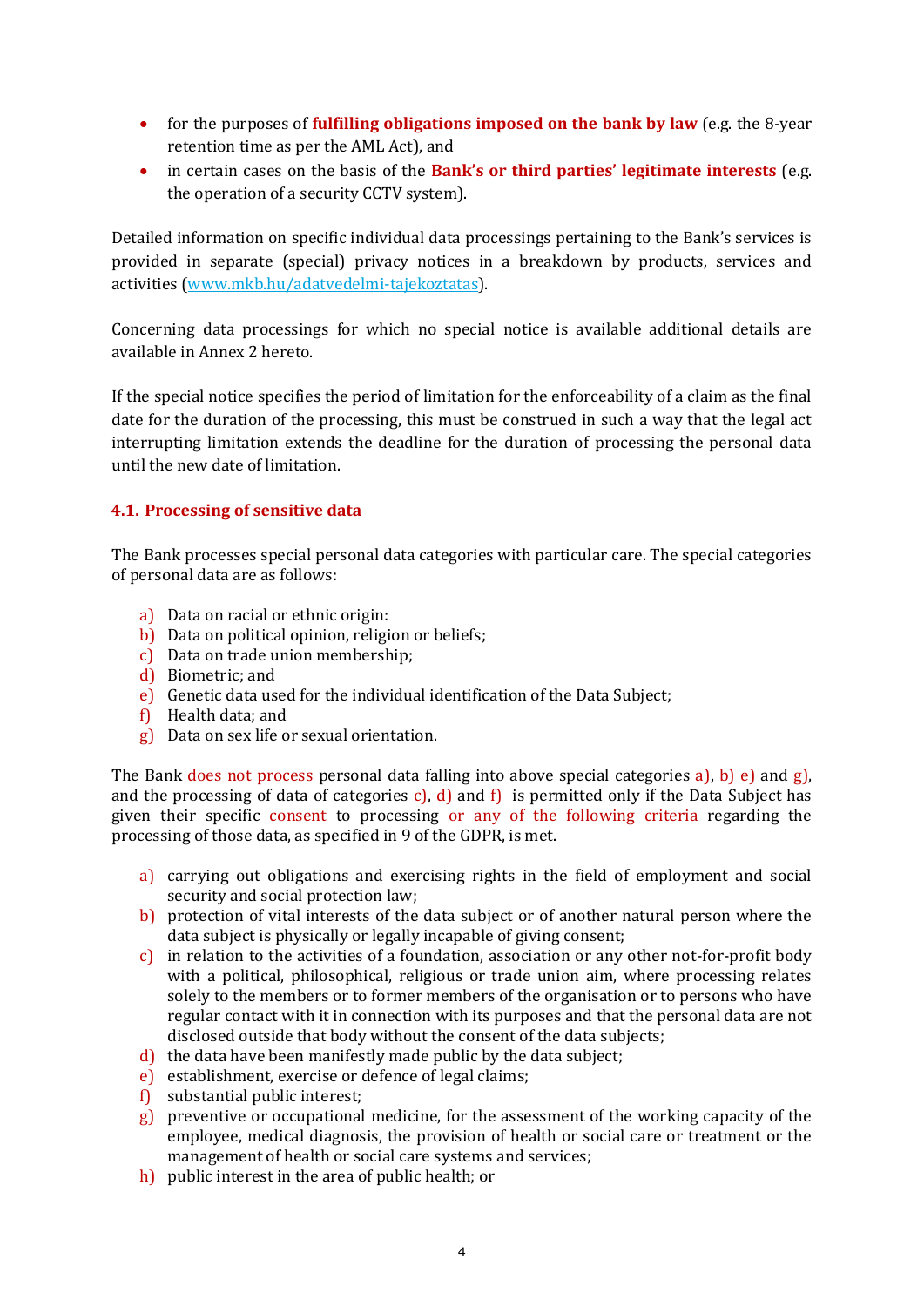i) archiving purposes in the public interest, scientific or historical research purposes or statistical purposes.

#### **5. THE DURATION OF DATA PROCESSING**

As a general rule, the Bank processes adequate and relevant personal data, collected regarding the Data Subjects for a legitimate purpose, which data are strictly necessary for the purpose concerned, not longer than is necessary for the accomplishment of the purpose of processing.

The Bank is obliged to erase and it erases all personal data pertaining to the Data Subject regarding which the purpose of processing no longer exists and for the processing of which no other legal basis has arisen.

The general rules on the retention times based on the applicable statutory regulations and the Bank's legitimate interest are detailed below.

The various specific retention times relating to the various data processing purposes are identified in the Bank's privacy notices.

#### **5.1. Retention based on legal obligations**

- The documents specified in Act C of 2000 on Accounting (**Accounting Act**), including, in particular, accounting documents underlying the accounting records directly or indirectly and the records required by law must be retained in a legible form and in a retrievable way for at least 8 years (Sections 165, 166 and 169 of the Accounting Act). Pursuant to Section 166 (1) of the Accounting Act accounting documents include invoices, contracts, agreements, statements, credit institution certificates and bank statements, the retention of which is regulated by the prevailing provisions of the Accounting Act.
- Section 57 (1)-(3) of Act LIII of 2017 on the Prevention and Combating of Money Laundering and Terrorist Financing (**AML Act**) provides that personal data, documents, copies, including documents obtained by the controller as part of the electronic identification process, must be retained by the Bank for a period of  $8$  years.
- In the cases<sup>1</sup> specified in Section 58 of the AML Act the retention time is  $10$  years.
- Pursuant to Section 9 (1) and Section 18 (1) of *MNB Decree 26/2020. (VIII. 25) on the detailed rules concerning the implementation of the Act on the Prevention and Combating of Money Laundering and Terrorist Financing, as applicable to service providers supervised by the MNB, and concerning the minimum requirements for the development and operation of the screening system under the Act on the Implementation of Restrictive Measures Imposed by the European Union and the UN Security Council Relating to Liquid Assets and Other Financial Interests,* the entire communication between the service provider and the Data Subject during the use of the service via an electronic

<sup>-</sup> $1$  At the request of the supervisory authority (MNB), the financial intelligence unit (NTCA), the investigating authority, the prosecution service or the court.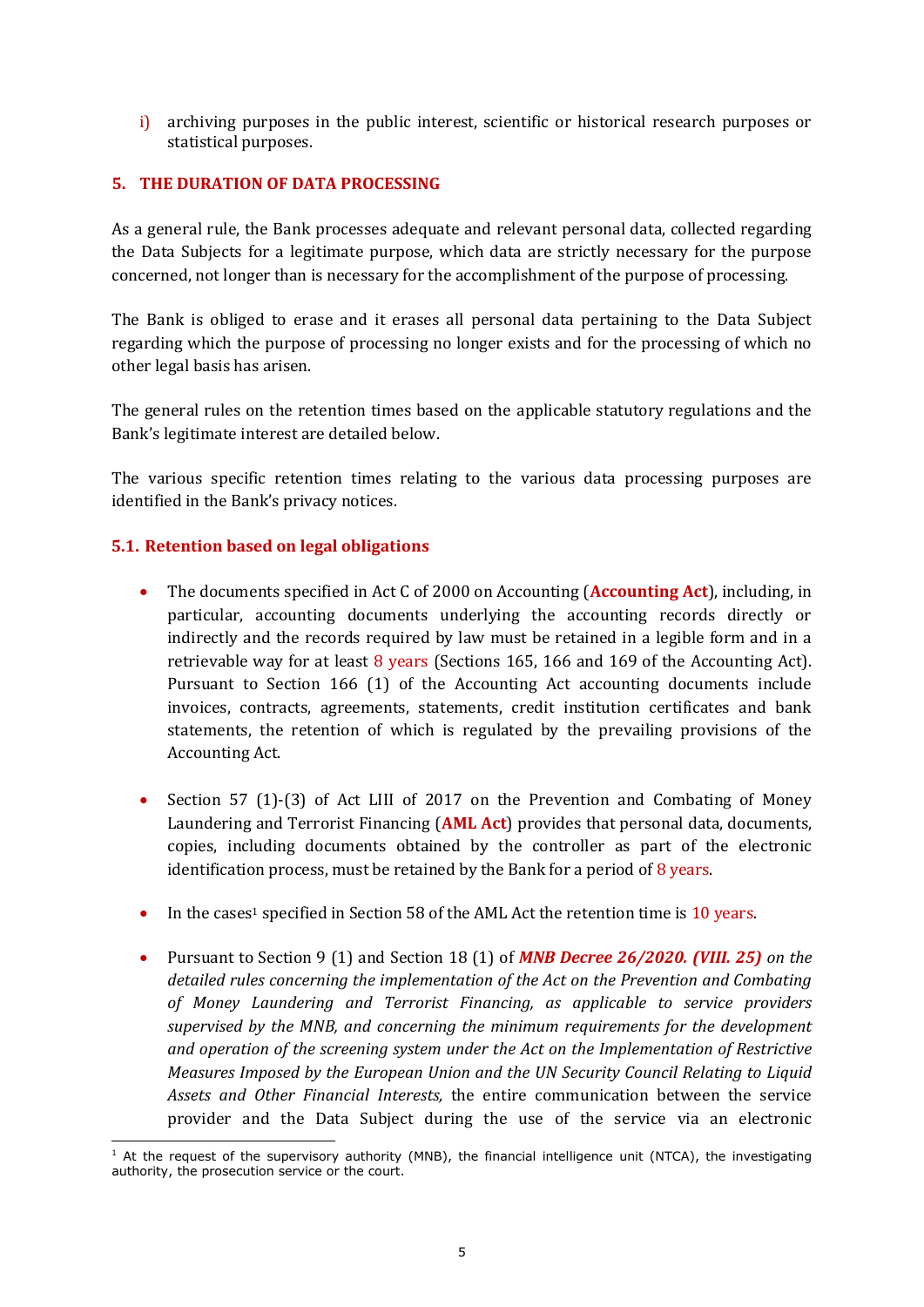communications device and during the associated direct and/or indirect customer due diligence process, the detailed information provided for the Data Subject in regard the indirect or direct electronic due diligence process and the Data Subject's express consent to this are recorded by the Bank in the form of video and audio recordings. For the retention of the video and audio recording the Bank observes, and complies with, the 8-year retention period prescribed in the AML Act, if customer due diligence takes place and the 8-year retention period prescribed in the Accounting Act, if a contract qualifying as an accounting document is signed.

### **5.2. Retention based legitimate interest**

- As regards contracts that failed to be executed, the financial institution may, pursuant to Section 166/A of Act CCXXXVII of 2013 on Credit Institutions and Financial Enterprises (**Credit Institutions Act**) process data on the Data Subject constituting banking secrets and personal data relating to the service contract that failed to be executed as long as any claim can be enforced in relation to the contract's failure to be executed. Unless otherwise provided by law the general period of limitation specified in the Civil Code applies regarding the enforcement of claims; currently 5 years (Section 6:22 of the Civil Code).
- In lieu of any legal regulation stipulating a longer or a shorter retention time for the retention of personal data, the Bank considers the general period of limitation (5 years) set out in the Civil Code to be primarily applicable in other cases as well.
- The purpose of retaining personal data for the period of limitation (5 years) under the civil law based on legitimate interest is to make it possible to prove that the controller proceeded lawfully in processing and in its activity involving processing as well, also in view of the fact that the controller is under obligation to prove that processing is in accordance with the applicable legal regulations.
- Information on cases in which, in accordance with the principle of purpose limitation a shorter than 5-year retention period is prescribed for specific data processings, is contained in the relevant specific privacy notice.

### **6. WHO CAN ACCESS, WITH WHOM DO WE SHARE THE PERSONAL DATA OF THE DATA SUBJECTS**

The personal data can be accessed by the Bank's employees for purposes required for the performance of their tasks who participate in the work aimed achieving and checking the purposes of processing or those acting in relation to representation; to the extent strictly necessary for their work (on a "need-to-know" basis).

In addition to the above, the personal data processed by the Bank may be transferred to other natural persons or legal entities ("**Recipients**"). The recipients may include public authorities, other authorities or other bodies performing public duties as well as courts to which personal data have to be disclosed in order to fulfil legal obligations, along with third party Processors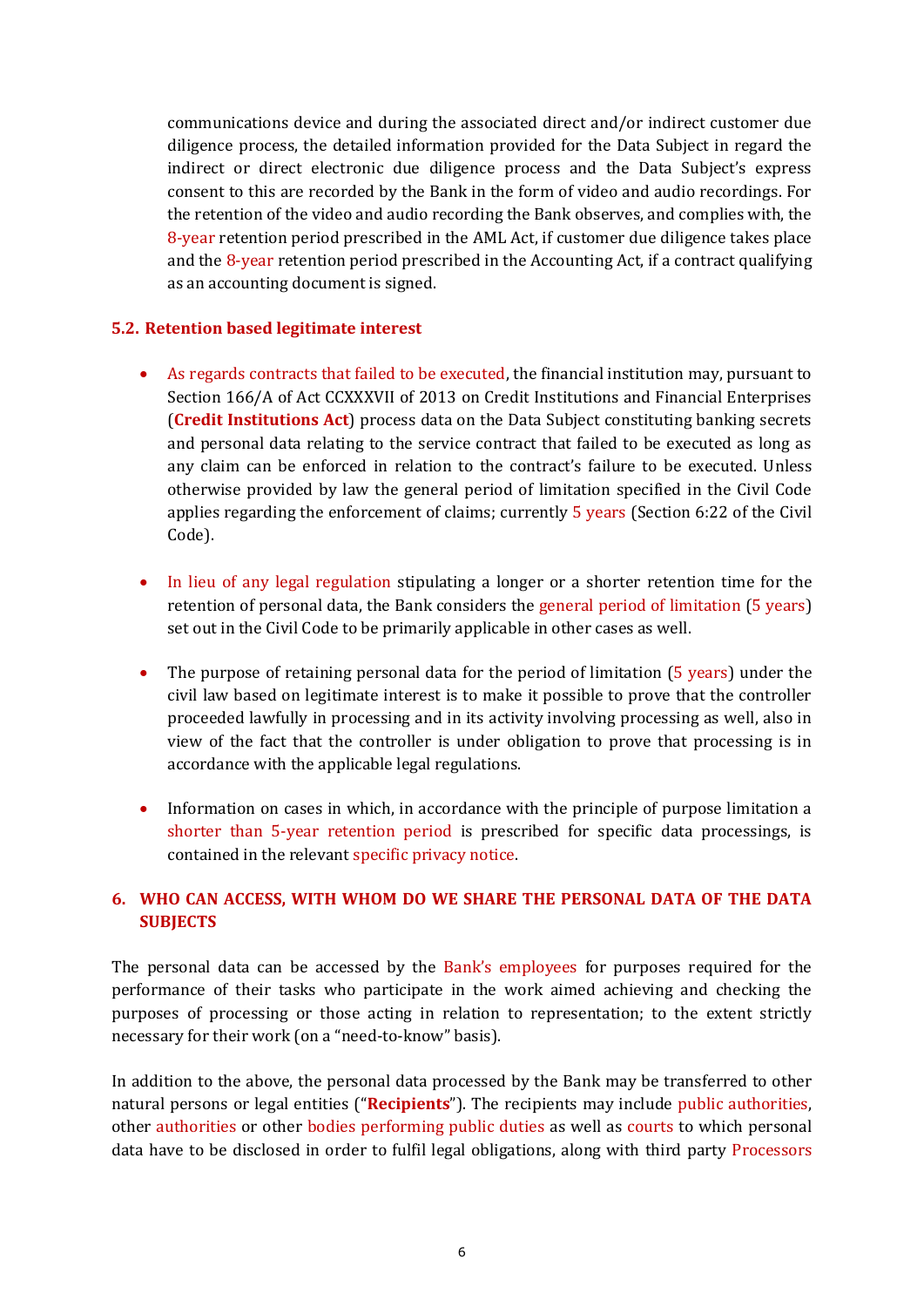(e.g. GIRO Zrt. in the case of a GIRINFO query), persons performing outsourced activities, intermediaries).

The data processed by the Bank also qualify at the same time as banking, securities and payment secrets. The transfer of banking secrets is regulated by the relevant provisions of the Credit Institutions Act, that of securities secrets is regulated by Act CXXXVII of 2007 on Investment Firms and Commodity Brokers and on the Rules of their Activities (**Investment Firms Act**), while the transfer of payment secrets is regulated by the relevant provisions of Act LXXXV of 2009 on the Pursuit of the Business of Payment Services (**Business Payments Act**).

The Bank transfers to third parties data qualifying as banking, securities or payment secrets only in cases prescribed by the relevant legal regulations.

Such data transfers may take place primarily in the performance of data supplies prescribed by law (to the Supervisory Authority, the Magyar Nemzeti Bank, competent authorities etc.) and in the context of responding to requests from authorities and others (court, notary public etc.) as well as in exercising controlling rights (when for instance the use of housing subsidies are checked by the Hungarian State Treasury, checks or audits by the tax authority etc.).

Personal data may also be transferred in the context of the fulfilment of legal obligations (e.g. supply of data to the Magyar Nemzeti Bank, the Hungarian State Treasury etc.).

In performing credit institutions' activities in relation to cross-border payment transactions and other international financial transactions, the Credit Institution uses the services of the SWIFT system – in accordance with the sectoral practices –, when in relation to the said operations and the performance of service contracts the data subjects' personal data relating to the given financial transaction can be transferred abroad. Further information on the processing activities of the SWIFT (Society for Worldwide Interbank Financial Telecommunication) system is available on the company's web page. ([https://www.swift.com/about-us/legal/compliance-](https://www.swift.com/about-us/legal/compliance-0/data-protection-policies)[0/data-protection-policies\)](https://www.swift.com/about-us/legal/compliance-0/data-protection-policies).

# **7. DATA PROCESSING**

In providing certain services or performing certain activities, the Bank uses the services of third parties (e.g. IT services, performance of operation-related tasks), during which the partner in contractual relationship with the Bank performs data processing at the instructions of the Bank and, therefore, qualifies as the Data Processor of the Bank. In performing its activities, the Data Processor may, in certain cases, have access to and is entitled to become familiar with the Data Subject's personal data.

Data Processors process personal data under contracts concluded with the Bank, for and on behalf of the Bank, for specific purposes specified by the Bank. The Bank engages only Data Processors who or which provide adequate guarantees for the protection of personal data in the contract concluded with them.

The Data Subject's personal data are transmitted typically to the following recipients: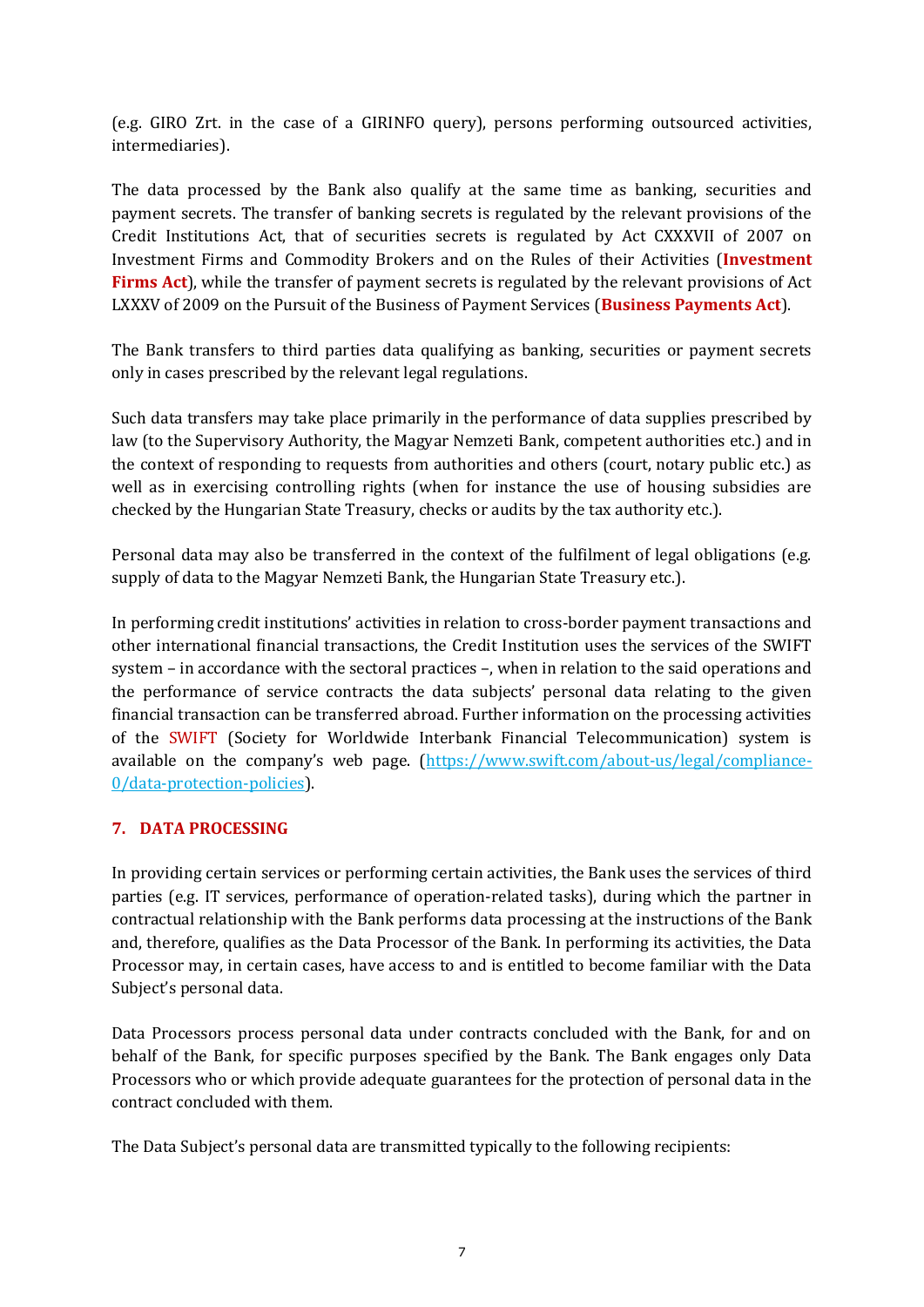- entities providing IT system support services;
- service providers performing data storage, archiving, filing and destruction activities;
- legal representatives, lawyers;
- entities providing mail, delivery and document management services;
- entities providing printing house services, which make customer certificates and information brochures;
- companies personalising and producing bank cards;
- companies providing payment services;
- debt collectors and bailiffs.

### **8. OUTSOURCED ACTIVITIES**

With the authorisation under Section 68 of the Credit Institutions Act (Hpt.), the Bank may outsource activities during which data processing is carried out and which are associated with its own activities subject to compliance with the data protection regulations. Additional information on the data processors performing outsourced activities for the Bank is to be found in subsection 4.6 of [MKB Bank Nyrt's General Business Rules](https://www.mkb.hu/sw/static/file/Altalanos_USZ_220128_ugyfel.pdf).

Data transmission as required for the performance of outsourced activities, to entities performing outsourced activities and to data processors retained by such entities, is not – according to Section 164 (j) of the Credit Institutions Act – regarded as violation of banking secrets.

### **9. INTRA-GROUP DATA SHARING**

Intra-group data processings between MKB Bank and the members of the MKB Bank Financial Group:

| <b>PURPOSE OF DATA</b>                                                                                                                                                                                                                                 | <b>LEGAL BASIS FOR DATA</b>                                  | <b>CATEGORIES OF</b>                                                               | <b>DATA RETENTION PERIOD</b>                                                                                                     |
|--------------------------------------------------------------------------------------------------------------------------------------------------------------------------------------------------------------------------------------------------------|--------------------------------------------------------------|------------------------------------------------------------------------------------|----------------------------------------------------------------------------------------------------------------------------------|
| <b>PROCESSING</b>                                                                                                                                                                                                                                      | <b>PROCESSING</b>                                            | <b>PROCESSED DATA</b>                                                              |                                                                                                                                  |
|                                                                                                                                                                                                                                                        |                                                              |                                                                                    | Until consent is                                                                                                                 |
| Acceptance of the results<br>of customer due diligence                                                                                                                                                                                                 | Data Subject's consent                                       | Data involved in customer<br>due diligence as well as<br>other data required for   | withdrawn. Before the<br>withdrawal of consent the<br>eight years specified in                                                   |
| assessments carried out<br>by other service<br>providers.                                                                                                                                                                                              | (Article $6(1)(a)$ of the<br>GDPR)                           | the establishment of<br>customer relationship,<br>provided by the Data<br>Subject. | the AML Act (or 10 years<br>in cases specified in the<br>same) following the<br>discontinuation of the<br>business relationship. |
| Sharing bank secrets with<br>partners in the Bank's<br>sphere of proprietary<br>interests, not operating<br>under controlling<br>influence and strategic<br>partners to enable them<br>to know all details<br>required for the<br>establishment of the | Data Subject's consent<br>(Article $6(1)(a)$ of the<br>GDPR) | The data content<br>contained in the<br>declaration of consent.                    | Until consent is<br>withdrawn.                                                                                                   |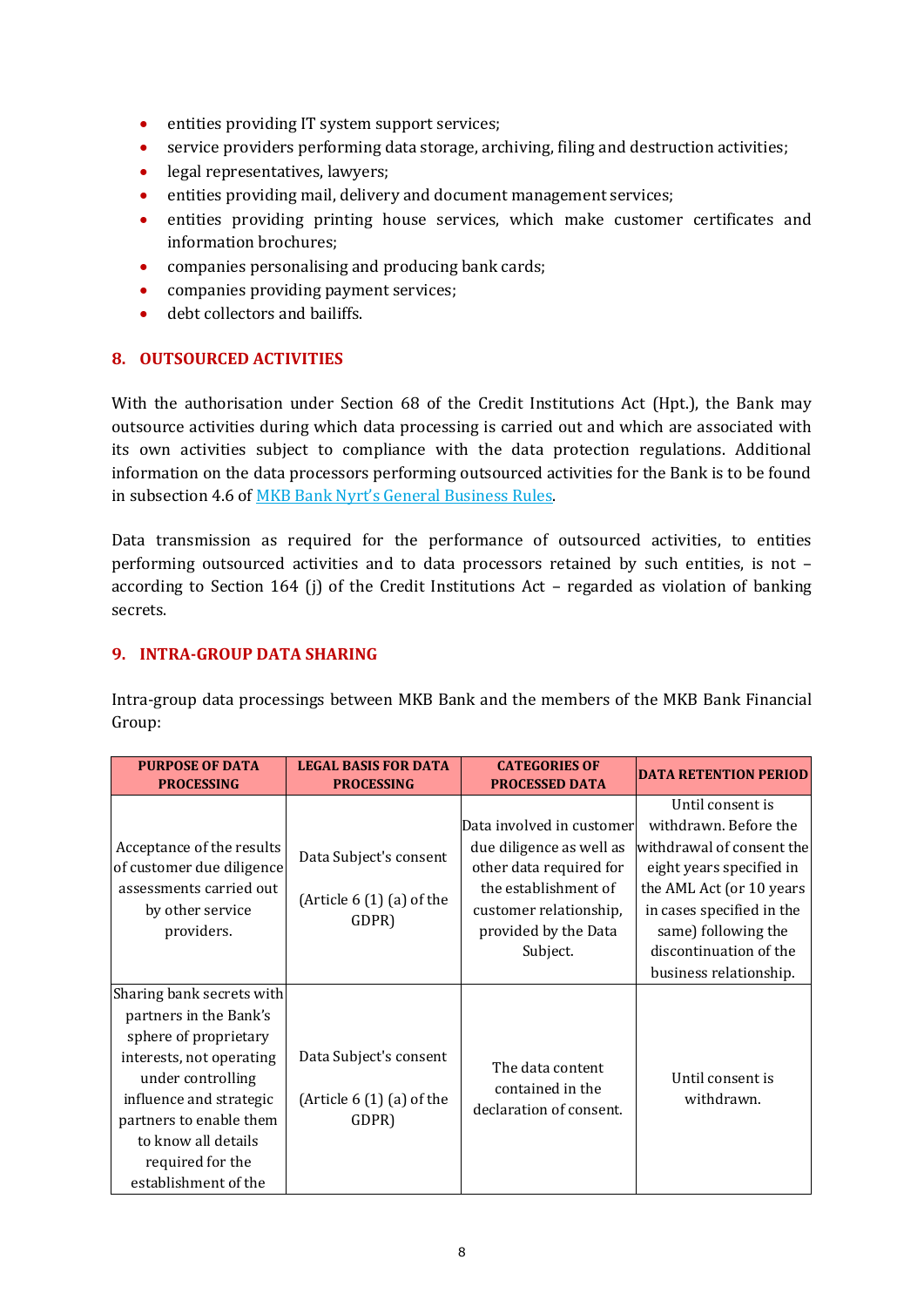| business relationship.                                                                                                                                                                                   |                                                                                                                                                                                                                                                                                          |                                                                                                                                |                                                                                                                                                                    |
|----------------------------------------------------------------------------------------------------------------------------------------------------------------------------------------------------------|------------------------------------------------------------------------------------------------------------------------------------------------------------------------------------------------------------------------------------------------------------------------------------------|--------------------------------------------------------------------------------------------------------------------------------|--------------------------------------------------------------------------------------------------------------------------------------------------------------------|
| Sharing of banking secret<br>with institutions under<br>controlling influence of<br>the Bank to enable them<br>to know all details<br>required for the<br>establishment of the<br>business relationship. | The legitimate interest of<br>the Bank and the<br>institutions operating<br>under its controlling<br>influence relating to<br>contacting each other's<br>customers as specified in<br>Section 164/B (1)-(3) of<br>the Credit Institutions<br>Act.<br>(Article $6(1)$ (f) of the<br>GDPR) | Data required for<br>contacting customers                                                                                      | During the term of the<br>customer relationship,<br>not beyond the date on<br>which the declaration of<br>prohibition as specified in<br>Section 164/B (4) is made |
| Consolidated supervisory<br>compliance                                                                                                                                                                   | The binding legitimate<br>interest relating to the<br>ensuring of consolidated<br>supervisory compliance<br>and, in the case of an<br>audit, proving such<br>compliance<br>(Article $6(1)$ (f) of the<br>GDPR)                                                                           | The data required for<br>consolidated supervision<br>according to Sections<br>172-176 of the Credit<br><b>Institutions Act</b> | 8 years                                                                                                                                                            |

Pursuant to Section 164/B of the Credit Institutions Act, the Bank and financial institutions, payment institutions, electronic money institutions, investment enterprises, insurers, AIFM and UCITS fund managers operating under its controlling influence, may mutually access the Data Subjects' personal data, their data regarded as bank, securities, payment and insurance secrets, as well as those regarded as business secrets, in connection with the performance of their business activities, to the extent required for the performance of their services, and the controllers participating in joint processing may transfer such data to each other in accordance with their respective general contractual terms and conditions in order to provide access to specific individual services, and process the data so received, during the period of the establishment and maintenance of the customer relationships concerned, in which case both MKB Bank Zrt. and the above enterprises in its sphere of interests must equally be regarded a controllers.

The prevailing list of the legal entities operating under the Bank's controlling influence, regarded as financial institutions, payment institutions, electronic money institutions, investment enterprises, insurers, AIFM or UCITS is presented in a separate notice on the web pag[e www.mkb.hu.](http://www.mkb.hu/)

Based on the Customer's prior specific authorisation, the Bank also has the right to transfer data to further companies in its sphere of interests not operating under its controlling influence and to other companies engaged in strategic cooperation with the Bank. The list of such entities is contained in a separate notice at the web page [www.mkb.hu.](http://www.mkb.hu/)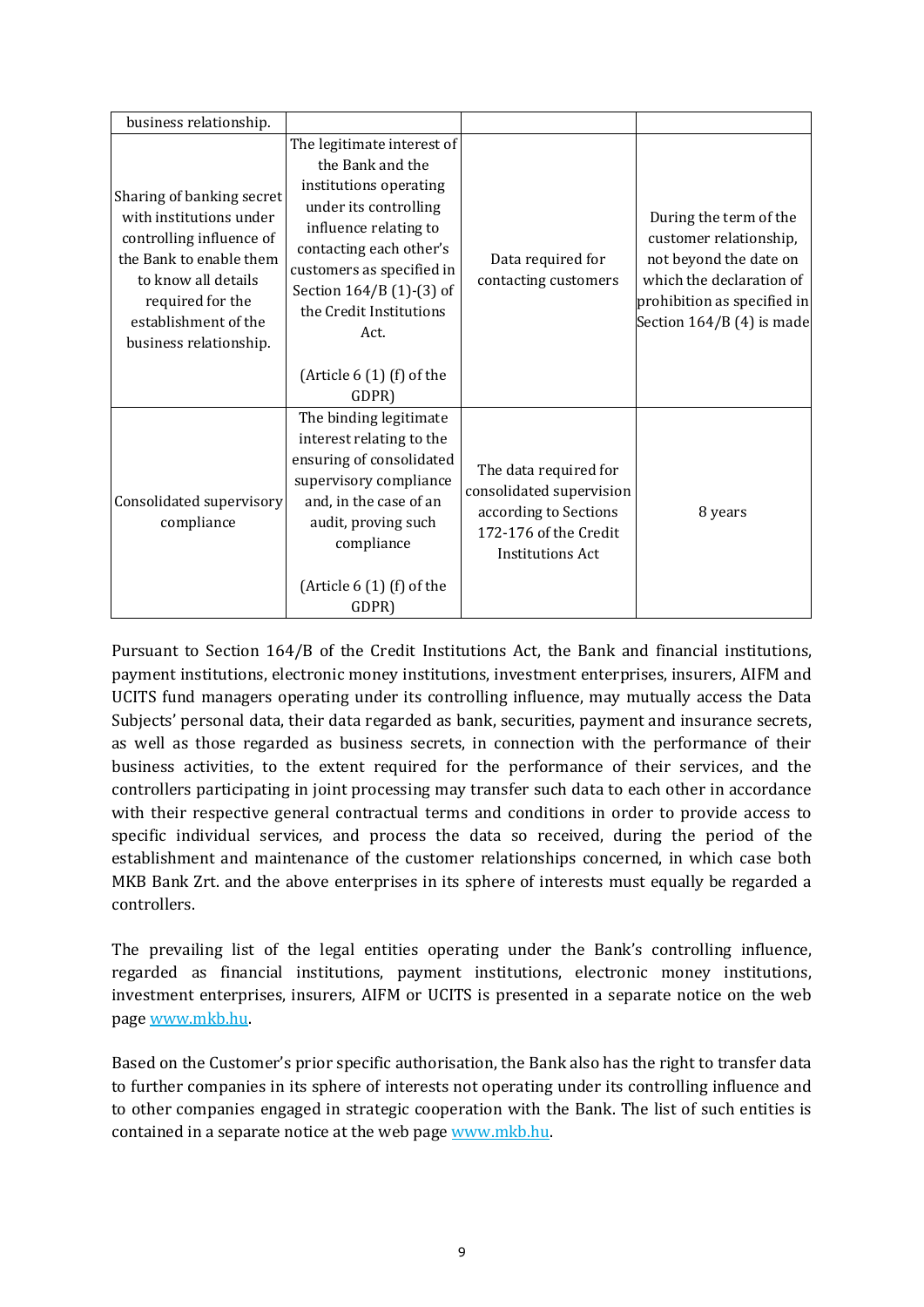The Data Subjects have the right to restrict or prohibit the above data transfers by their express declarations at any time. Declarations restricting or prohibiting data transfer can be submitted by e-mail addressed to [ugyfelszolgalat@mkb.hu](mailto:ugyfelszolgalat@mkb.hu) or be made by phone on workdays between 8:00 and 17:00 at the toll-free number +36 (80) 350-350, or by mail, addressed to MKB Bank Nyrt., H-1134 Budapest, Kassák Lajos u. 16-18. .

### **10. JOINT DATA PROCESSING**

In case the Bank performs data processing together with another controller, it specifically notifies this to the Data Subject in a special notice; such notification shall specify the key elements of the agreement between the Bank and the other controller.

In the case of joint data processing the Data Subject can exercise their rights specified in Section 11 with regard to each controller, regardless of the above-mentioned agreement.

### **11. RIGHTS OF THE DATA SUBJECT**

In accordance with the GDPR the Data Subjects are – if specific conditions are met – have the right to:

- receive information about the processing of their personal data;
- request access to their personal data;
- request rectification of their personal data;
- request erasure of their personal data;
- request restriction on the processing of their personal data;
- request data portability;
- object to the processing of their personal data (including objection to profiling, and other rights relating to automated decision making).

The Controller informs the Data Subject without undue delay, but not later than within one month of receipt of the request for exercising the rights set out in this section, about the measures taken in response to the request. If necessary, taking into account the complexity of the request and the number of requests, this deadline may be extended by an additional two months. The Controller informs the Data Subject about the extension of the deadline, with an indication of the reasons for the delay, within one month of receipt of the request. If you submitted your request electronically, the Controller provides the information electronically wherever possible unless you request otherwise.

If the Controller does not take measures after the submitted request, it informs you about the reasons for not taking any measures and where you can lodge your complaint and what other right to legal remedy you are entitled to without delay, but not later that within one month of receipt of the request.

The Controller provides the information to be provided on the basis of requests relating to the rights set out in this section as well as the fulfilment of the request free of charge. The Controller may charge a reasonable administrative fee for fulfilling the request if it is clearly unfounded or, especially due to its repetitive nature, excessive, or may refuse to act on the request. A request submitted on the same subject within 3 (three) months must be considered repetitive.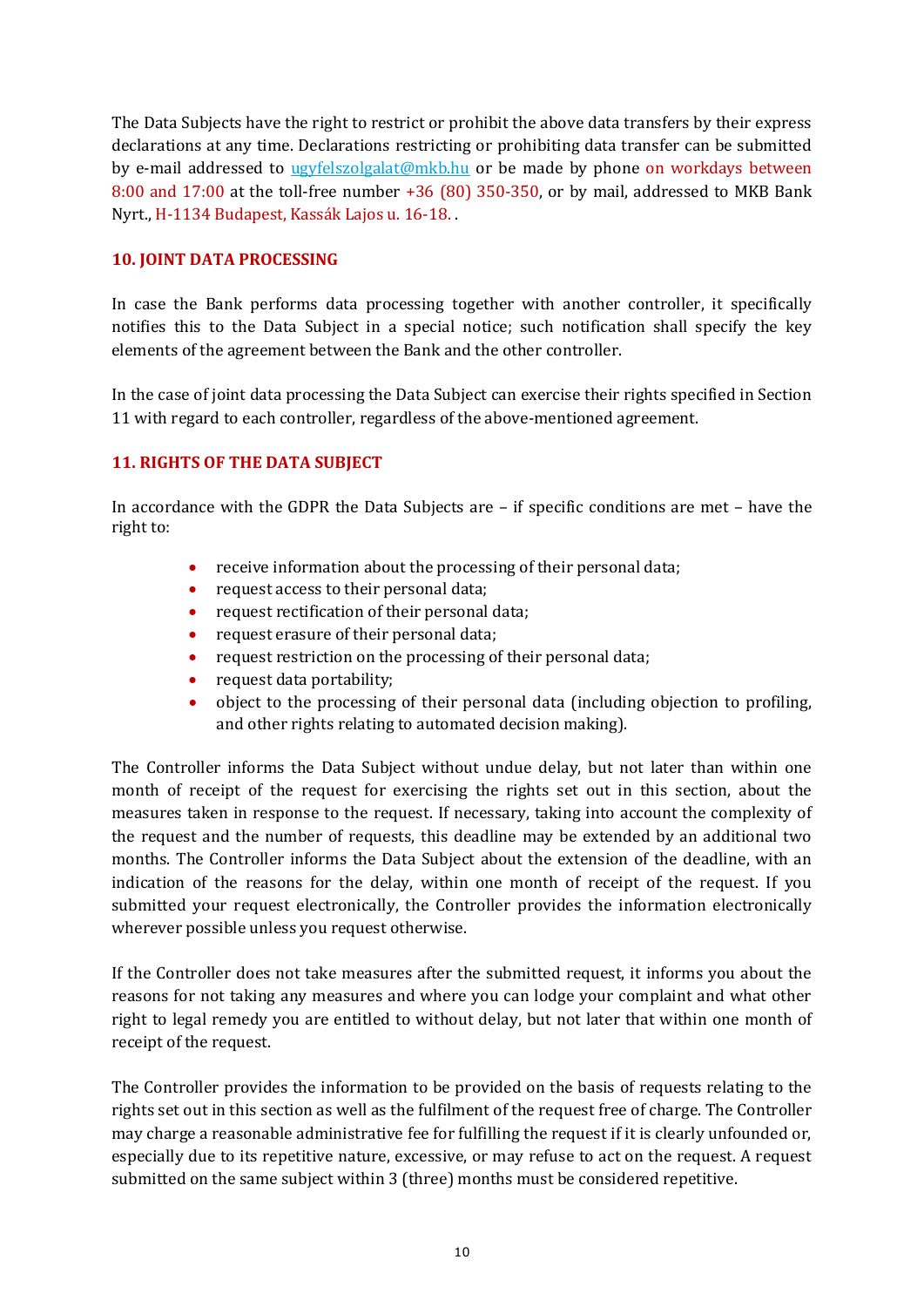If the Controller has reasonable doubts about the identity of a natural person submitting a request for exercising the rights set out in this section, it may request the provision of additional information necessary to confirm the identity of the Data Subject.

The Controller informs all Recipients to whom or which the Data Subject's personal data have been disclosed, about any rectification, erasure or data processing restriction as per the rights specified in this section, unless this is not possible or would take disproportionately great efforts. At your request you will be notified of the Recipients.

# **11.1. Rights of information**

- If the Controller has collected the personal data from the Data Subject, it provides detailed information – in addition to the Notice – on the circumstances of processing with content specified in Article 13 of the GDPR (detailed in subsection 11.2 below) at the time of obtaining the personal data in the privacy notices relating to the activity/service involving data processing.
- If the personal data processed by the Controller are obtained not directly from the Data Subject

In such cases the following is added to the content of the notice:

- o source of personal data;
- o categories of personal data.

The Controller provides information – of the above content – for the data subjects within a reasonable time limit after obtaining the personal data concerned.

- $\circ$  If the Controller uses the personal data for communication with the Data Subject. it provides the information at least when it first contacts the Data Subject.
- o If the data are expected to be communicated to other recipients as well, the Controller provides the information upon the first such communication.

The information must be provided for the data subject not later than within one month of obtaining the data; i.e. the above time limits shall be within such one-month period.

# **11.2. Right of access**

The Data Subject may ask the Controller to provide information on the processing of their Personal Data. If the Controller processes your Personal Data, it makes the following information available to you:

- $\bullet$  the purpose(s) of the processing;
- categories of the processed Personal Data;
- categories of Recipients;
- if applicable (e.g. data storage is involved), the planned duration of the storage of Personal Data or if the planned duration cannot be determined yet at the moment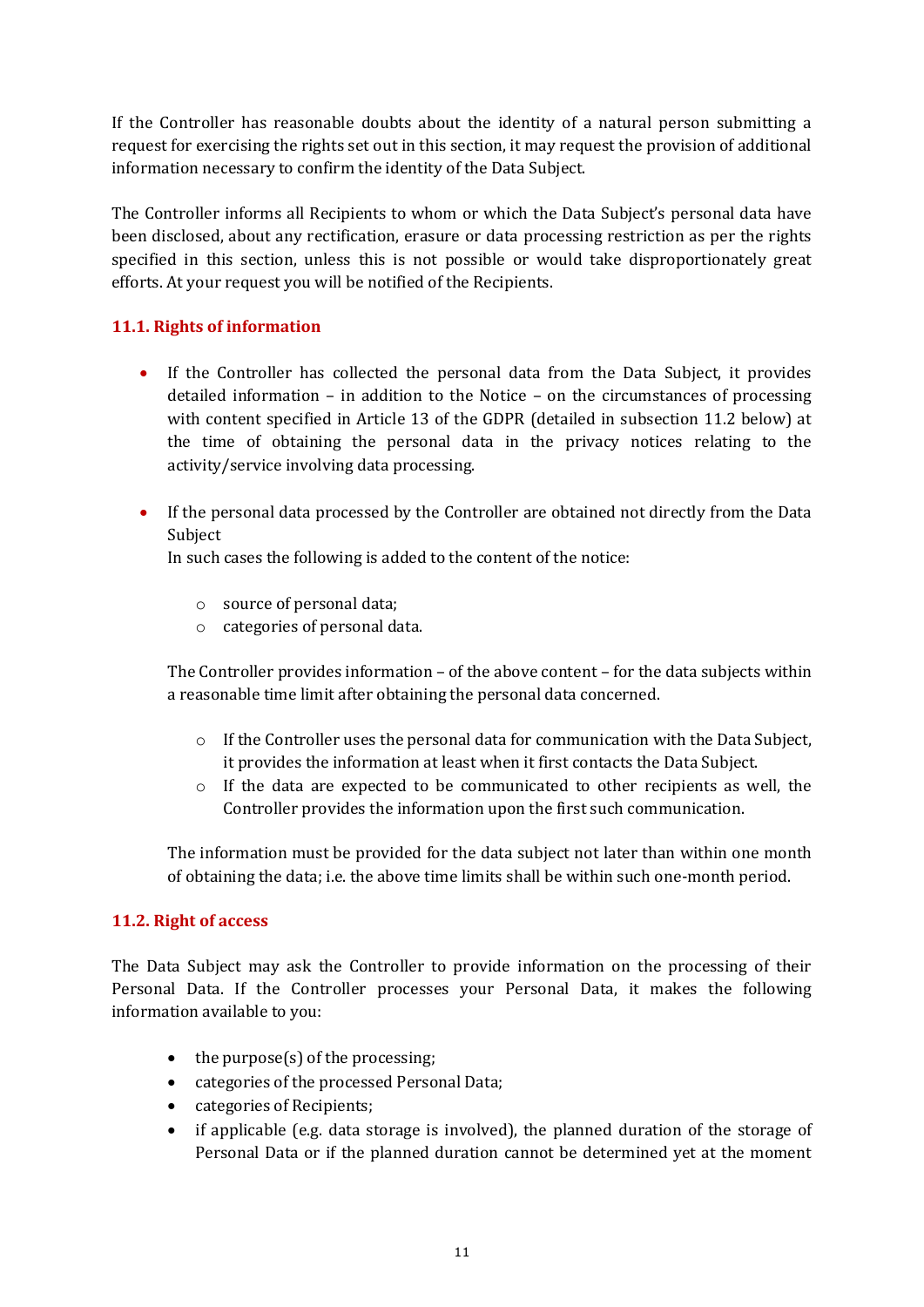when information is provided on exercising the right of access, the criteria used to determine that period;

- your rights to rectification, to erasure, to restriction and to object;
- your right to lodge a complaint with the supervisory authority;
- if the source of the Personal Data is not the Data Subject, all available information about the source of the Personal Data;
- information whether automated decision-making is carried out or not carried out and, in the case of automated decision-making, non-technical information about the logic used and the significance and expected consequences of the automated decision-making.

In case the Personal Data of the Data Subject are transmitted by the Controller to a third country or to an international organisation, the Data Subject is entitled to being informed about the guarantees securing such data transmission. At their request the Data Subject is provided with a copy of their Personal Data processed by the Bank. For additional copies, the Controller may charge a reasonable fee based on its administrative costs.

# **11.3. Right to rectification**

The Data Subject may request the Controller to rectify their incorrect Personal Data without delay or to supplement their Personal Data incomplete for the purposes of Data Processing.

# **11.4. Right to erasure**

You may request that your Personal Data be erased in the following cases:

- the Personal Data are no longer needed for the purpose of which they have been originally processed;
- in the event of consent-based Processing, if you have withdrawn your consent and Processing has no other legal basis;
- you successfully object to the processing of your Personal Data in accordance with Section 11.7 of the Privacy Notice and there is no legitimate priority reason for Processing or you successfully object to the processing of your Personal Data for direct marketing;
- the processing of Personal Data was unlawful;
- the Personal Data have to be erased for fulfilling a legal obligation prescribed by EU or Member State law applicable to MKB Bank;
- we processed the Personal Data in respect of services relating to information society and offered directly to children.

# **11.5. Right to restriction of processing**

The Data Subject has the right to obtain from the Controller restriction of Processing where one of the following applies:

• the accuracy of the Personal Data is contested by the Data Subject, for a period enabling the Controller to verify the accuracy of the Personal Data;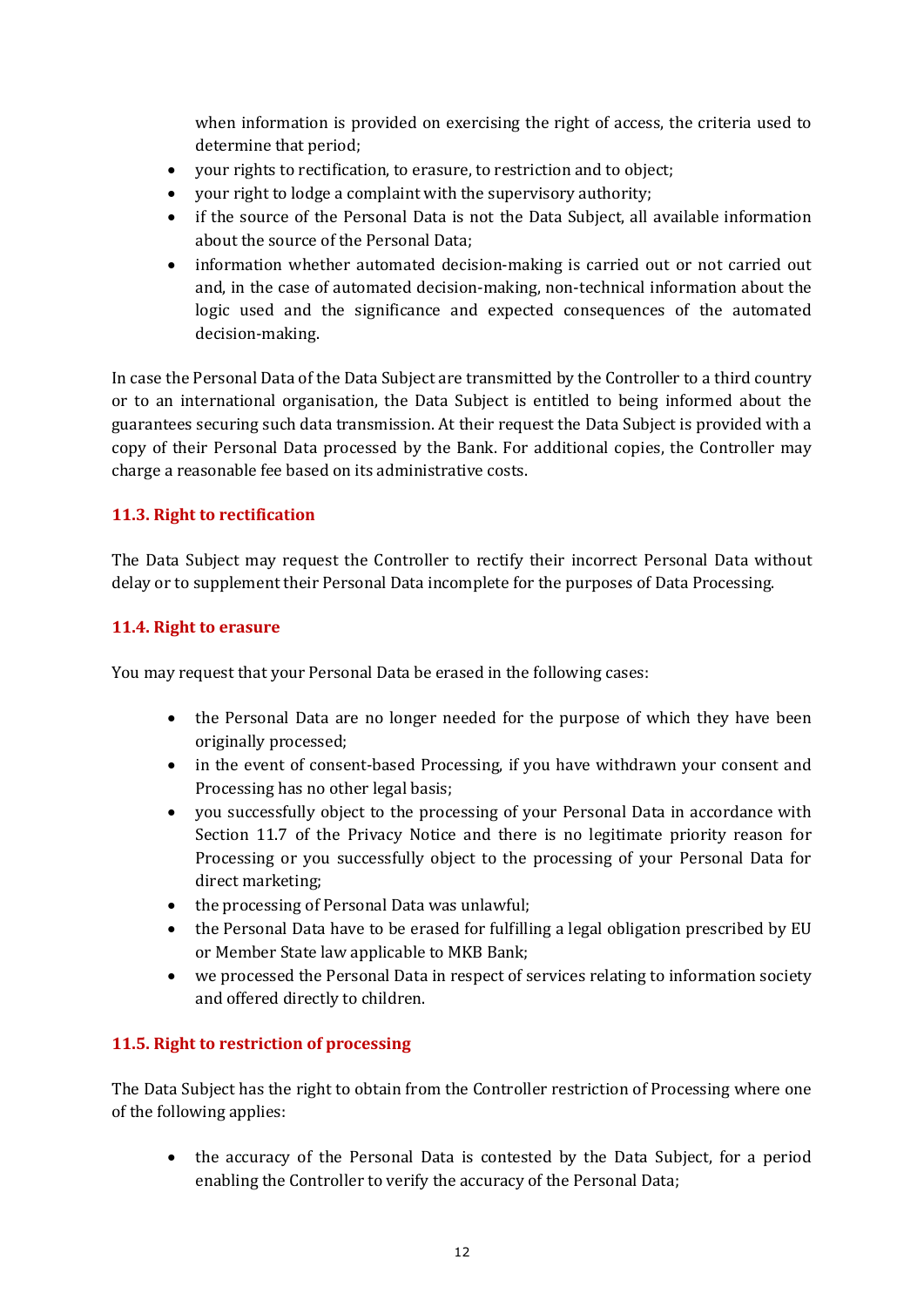- the Processing is unlawful and the Data Subject opposes the erasure of the Personal Data and requests the restriction of their use instead;
- the Controller no longer needs the Personal Data for the purposes of the Processing, but they are required by the Data Subject for the establishment, exercise or defence of legal claims; or
- the Data Subject has objected to Processing pending the verification whether the legitimate interests of the Controller override those of the Data Subject.

In the case of a successful objection, the Controller processes the Personal Data subject to the restriction, except for storage, only with the Data Subject's consent or for the establishment, exercise or defence of legal claims or for the protection of another person's right or for reasons of important public interest of the EU or of a Member State.

If the processing of Personal Data is subject to restriction, we inform you in advance about the lifting of such restriction.

# **11.6. Right to data portability**

In the following cases, the Data Subject is entitled to receive the Personal Data concerning them which they have provided to the Controller in a structured, commonly used and machinereadable format and is entitled to transmit it to another Controller:

- Processing is based on the Data Subject's consent or is required for performing an agreement to which the Data Subject is one of the parties or which is required for taking steps at the Data Subject's request before concluding the agreement; and
- the Processing is carried out by automated means.

# **11.7. Right to object**

The Data Subject is entitled to object, on grounds relating to their particular situation, at any time to processing of their Personal Data, where such processing is for the public interest or is required for the purposes of the legitimate interests pursued by the Controller or by a third party, including profiling based on the above-mentioned provisions. In this case, the Controller may not continue to process the Personal Data unless Processing is warranted by compelling legitimate reasons, which take priority over the interests, rights and freedoms of the Data Subject or which are related to the establishment, exercise or defence of legal claims.

If the Personal Data are processed for the purposes of direct marketing, the Data Subject is entitled to object to the processing of Personal Data for this purpose, including profiling, at any time if it is related to direct marketing.

### **11.8. Right to automated decision-making**

The Data Subject is entitled to opt out from any decision made exclusively on the basis of automated data processing – including, among other techniques, profiling – which would have a legal impact on, or otherwise significantly affect, the data subject, unless such decision: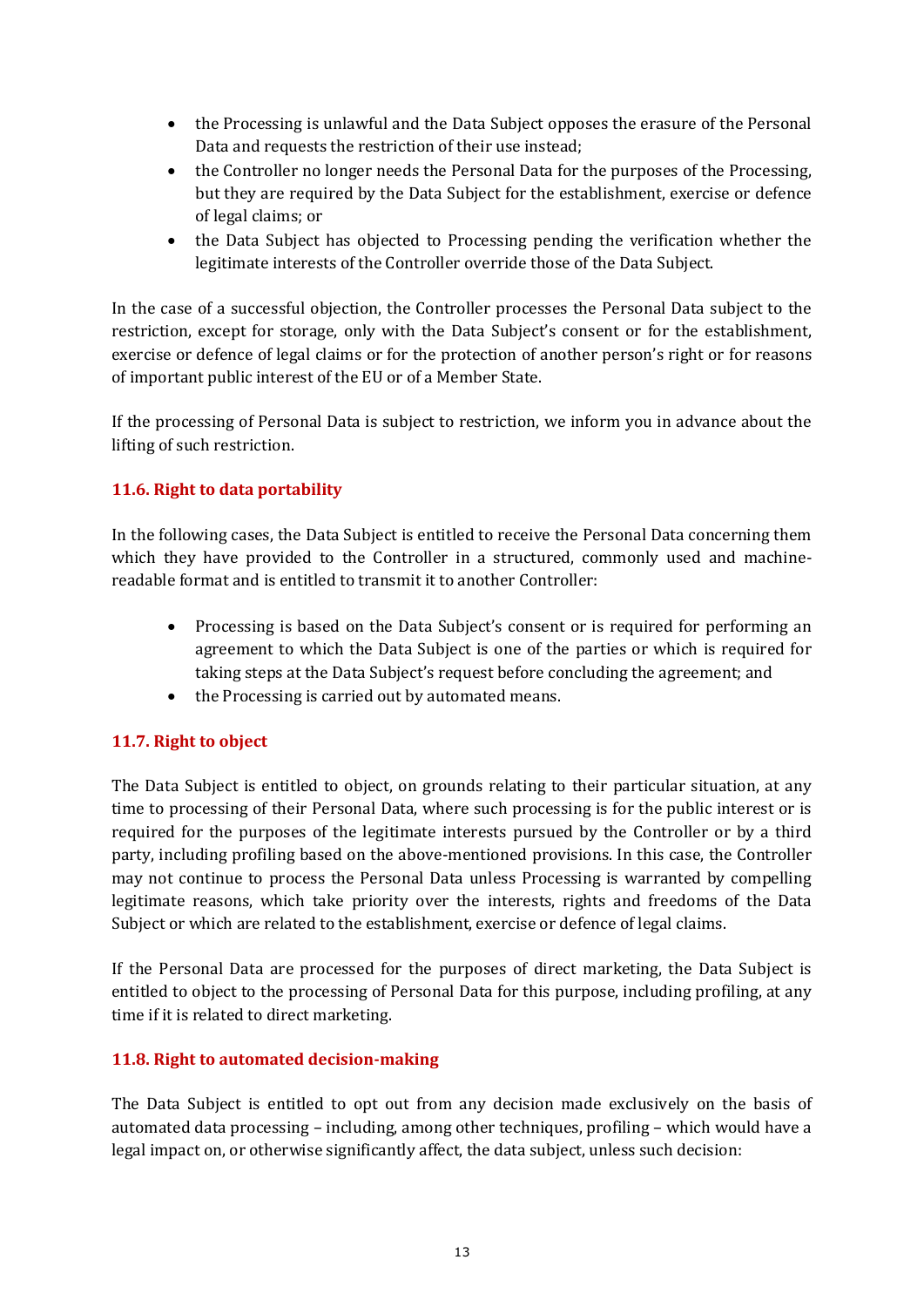- is necessary for entering into, or performance of, a contract between the Data Subject and the Controller;
- is permitted to be taken by EU or Member State law to which the Controller is subject and which also lays down suitable measures to safeguard the Data Subject's rights and freedoms and legitimate interests; or
- it is based on the Data Subject's explicit consent.

In case the Data Subject cannot exercise their right referred to above in this subsection, on account of automated decision making based on a contract or a consent, the Data Subject has the right to request human intervention on the part of the Controller to express their point of view and to contest the decision.

In the course of the credit rating procedure the Controller has the right to make automated decisions through assessing the customer's personal circumstances (including location of the place of residence, age, educational attainment, marital status, credit history, employment history, financial habits), such decisions having an impact on the outcome of the loan appraisal and the conclusion of the transaction. The purpose of the evaluation carried out by the Controller as part of the credit rating procedure (scoring) is to assess the circumstances relating to the customer's payment capability, payment habits and willingness and make its business decision in view of the customer's circumstances.

### **11.9. Right to withdraw consent**

In the case of consent-based Processing, the Data Subject is entitled to withdraw their consent at any time. The withdrawal of consent does not affect the lawfulness of Processing based on consent before its withdrawal.

### **11.10. The means of the exercising the rights relating to the protection of personal data**

You can exercise your rights specified in Section 11 hereof in regard to the processing of personal data, in person or via an authorised representative at the branches of MKB Bank, via letters addressed to the Data Protection Officer, by telephone at the toll-free green number +36 (80) 350-350 between 8:00 and 17:00 on working days or by e-mail, at [adatvedelem@mkb.hu.](mailto:adatvedelem@mkb.hu) For submission at a branch you are kindly asked to use the form we have introduced for this purpose, which you can download from[: www.mkb.hu/adatvedelmi-tajekoztatas.](http://www.mkb.hu/adatvedelmi-tajekoztatas)

### **12. DATA SECURITY MEASURES**

The Bank must guarantee the safe and secure operation of its information system and the adequate protection of the data in accordance with the GDPR and Government Decree 42/2015. (III. 12.) on the protection of the information systems of financial institutions, insurance and reinsurance companies, as well as investment companies and commodity exchange service providers.

To protect and secure personal data the Bank provides for secure data processing through its internal regulations (on data and secret protection, information security, access authorisations etc.) along with technological, organisational, technical and training actions and measures.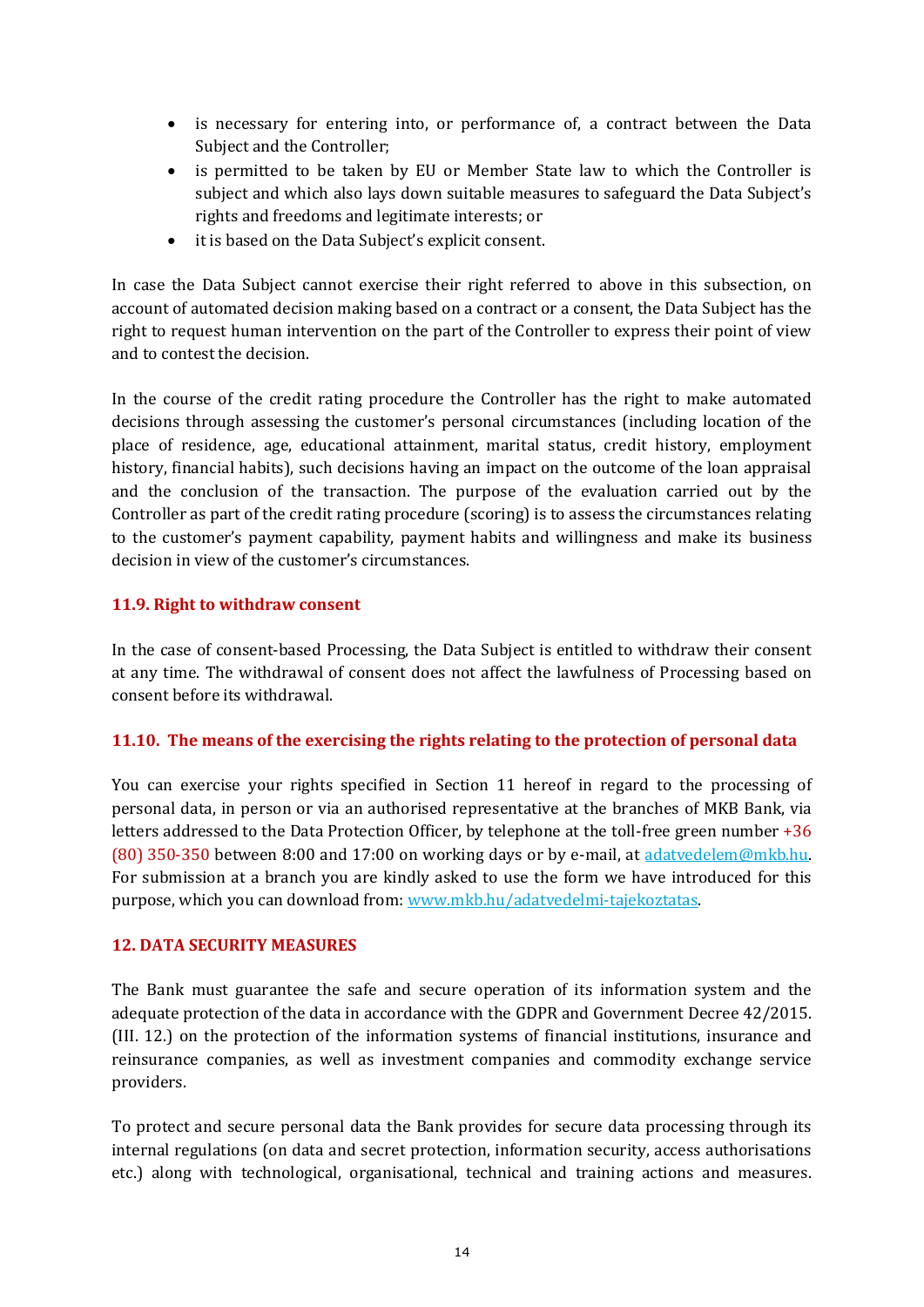These include, in particular, technologies constituting the IT security infrastructure, security access regulations, authorisation management systems limiting access authorisations to the extent required for work in the case of individual employees, certain segregations (e.g. separate processing of data obtained in the context of financial services and those obtained in the context of investment services), data leakage protection, the use of computer IDs, passwords, screen protection, logging etc.

For protection against certain risks (e.g. data phishing letters, viruses, spy programs etc.) the Controller uses screening programs. The use of such applications may in some cases result in the blocking of, for instance, private mails from the outside.

### **13. POSSIBILITIES OF LEGAL REMEDY**

### **13.1. Lodging a complaint with the Bank**

If the Data Subject considers that the Bank has not acted properly in relation to the processing of their data or is otherwise dissatisfied with the way the Bank processes their data, they have the right to submit to the Bank a complaint regarding data protection. Such complaint may be submitted at any branch or at any of the Bank's contact details listed in the introduction section of the Notice.

The Bank's Data Protection Officer investigates the Data Subjects' complaints regarding data protection and makes proposals for their reassuring resolution. If not satisfied with the Bank's management of their complaint, the Data Subject has other possibilities for legal remedy as detailed in subsections 13.2-13.3.

For more information on the Bank's complaint management procedure please visit [www.mkb.hu/elerhetosegek/panaszkezeles.](http://www.mkb.hu/elerhetosegek/panaszkezeles)

# **13.2. Hungarian National Authority for Data Protection and Freedom of Information (NAIH)**

Data Subjects may submit complaints in relation to the processing of their personal data to the National Authority for Data Protection and Freedom of Information (Hungarian acronym **NAIH** - H-1055 Budapest, Falk Miksa utca 9-11.; postal address: H-1363 Budapest, Pf.: 9.; e-mail: [ugyfelszolgalat@naih.hu;](mailto:ugyfelszolgalat@naih.hu) telephone: +36 (30) 683-5969, +36 (30) 549-6838; +36 (1) 391 1400; fax: +36 (1) 391-1410).

### **13.3. Judicial remedies**

If the competent supervisory authority does not consider the Data Subject's complaint or does not provide information on the procedural developments relating to or the result of the submitted complaint within three months, or the Data Subject believes that the processing of Personal Data relating to them by the Controller infringes their rights to the protection of personal data, they are entitled to initiate court proceedings.

In this case, the court proceedings against NAIH have to be initiated before the Metropolitan Court of Budapest or the county court with jurisdiction at your habitual residence.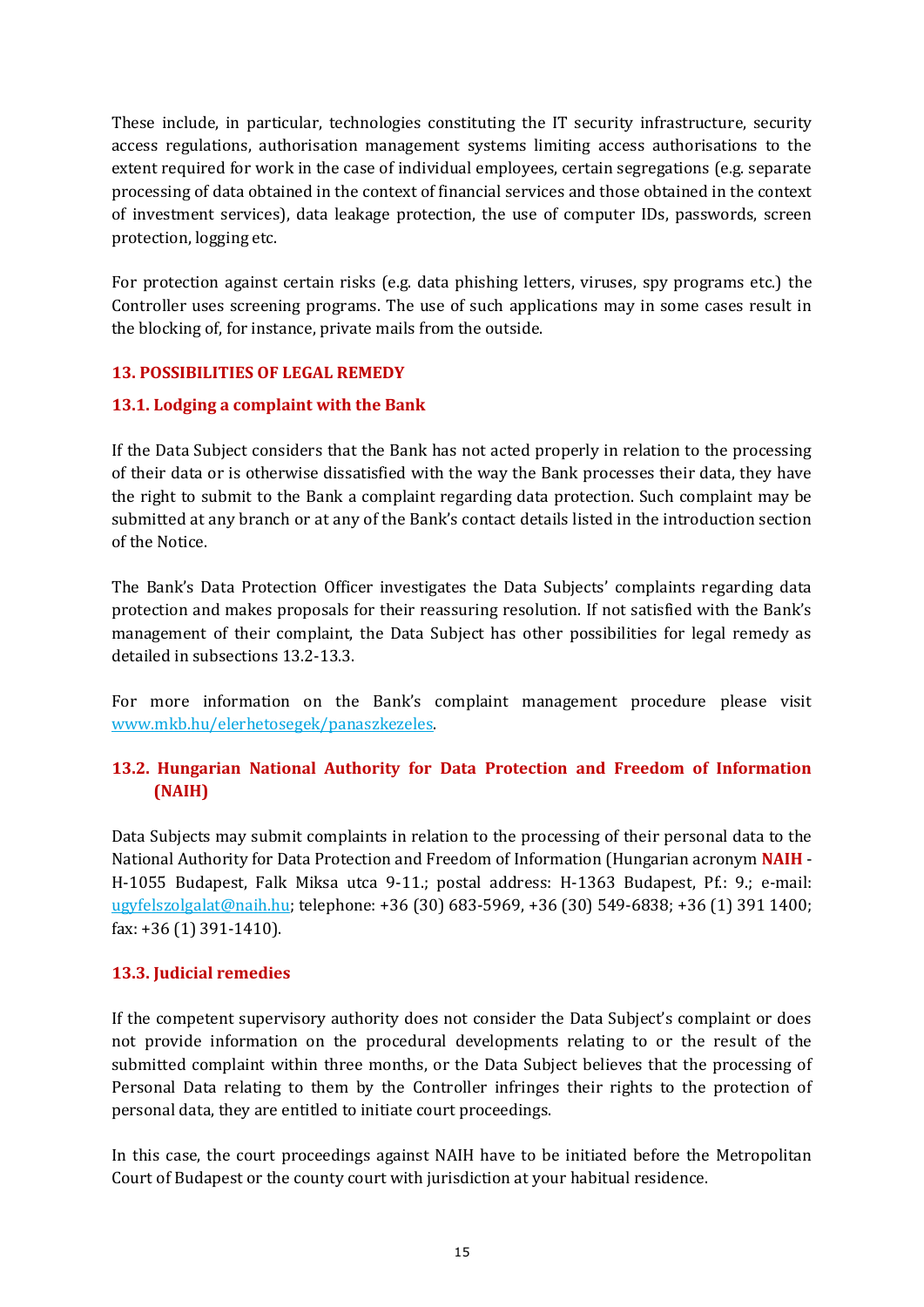If your rights are infringed, court proceedings against MKB Bank have to be initiated also before the Metropolitan Court of Budapest or the county court with jurisdiction at your habitual residence.

### **14. OTHER CIRCUMSTANCES**

This privacy notice is effective from 1 April 2022 until withdrawal. MKB Bank may modify this Notice at any time, simultaneously with informing the Data Subjects. Information on any modification of the Notice will be notified to our customers at [www.mkb.hu](http://www.mkb.hu/) and in the branches.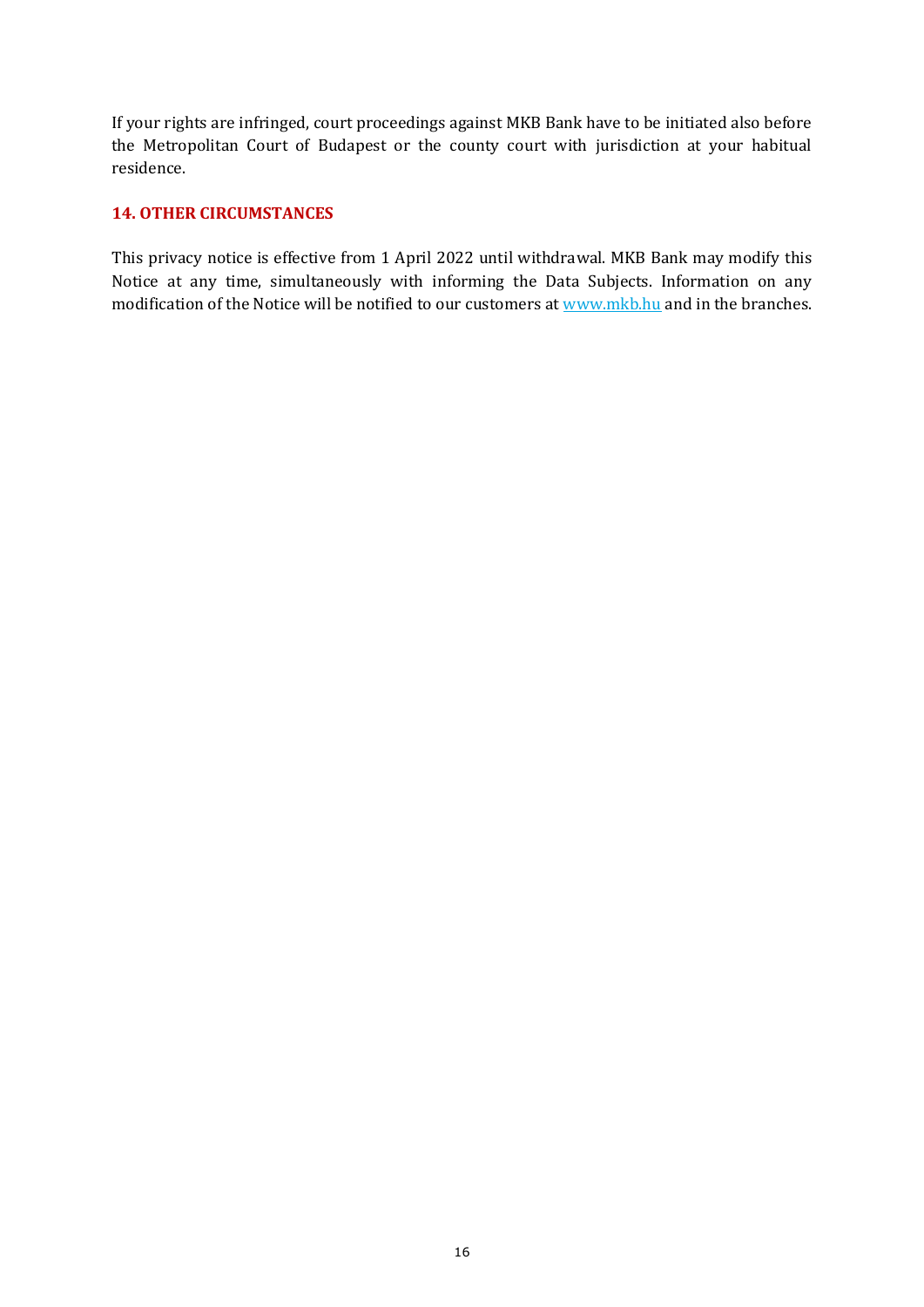#### **Annex 1**

### **Terms relating to data protection**

**Data Controller:** the organisation specified in the Introduction section of the Notice

**Data Processing:** any operation or set of operations which is performed on personal data or on sets of personal data, whether or not by automated means

**Occasional customer**: any person depositing cash amount at any branch, who does not have a contract with the Bank and is not involved in any banking transaction with the Bank either.

**Recipient:** the person, public authority or another body to whom or which the Personal Data are disclosed by the Data Controller, whether or not the Recipient is a third party other than the Data Controller or the Data Subject. However, public authorities which may receive personal data in the framework of a particular inquiry in accordance with Union or Member State law (e.g. Magyar Nemzeti Bank during its investigations carried out within its supervisory powers) do not qualify as Recipients.

**Data Subject:** identified or identifiable natural persons regarding whom the Controller processes any information qualifying as Personal Data. An identifiable natural person is one whose identity can be established directly or indirectly, particularly with the help of some identifier such as name, date of birth, online ID (e.g. IP address) or one or more factors pertaining to their bodily, physiological, genetic, intellectual, economic, cultural or social identity.

**GDPR:** Regulation (EU) 2016/679 of the European Parliament and of the Council (General Data Protection Regulation).

**Consent**: a voluntary, specific, unambiguous declaration of intent based on adequate information whereby the data subject unequivocally states that they consent to the processing of personal data relating to them.

**Hpt.**: Act CCXXXVII of 2013 on Credit Institutions and Financial Enterprises.

**MKB Bank Financial Group**: MKB Bank Nyrt., MTB Magyar Takarékszövetkezeti Bank Zrt., Takarékbank Zrt. and Takarék Jelzálogbank Nyrt., together with the legal entities covered by financial sectoral legal regulations in which the aforementioned have direct or indirect qualifying holdings.

**Personal Data**: any information relating to the Data Subject, on the basis of which the Data Subject is directly or indirectly identifiable.

**Notice:** this Privacy Notice.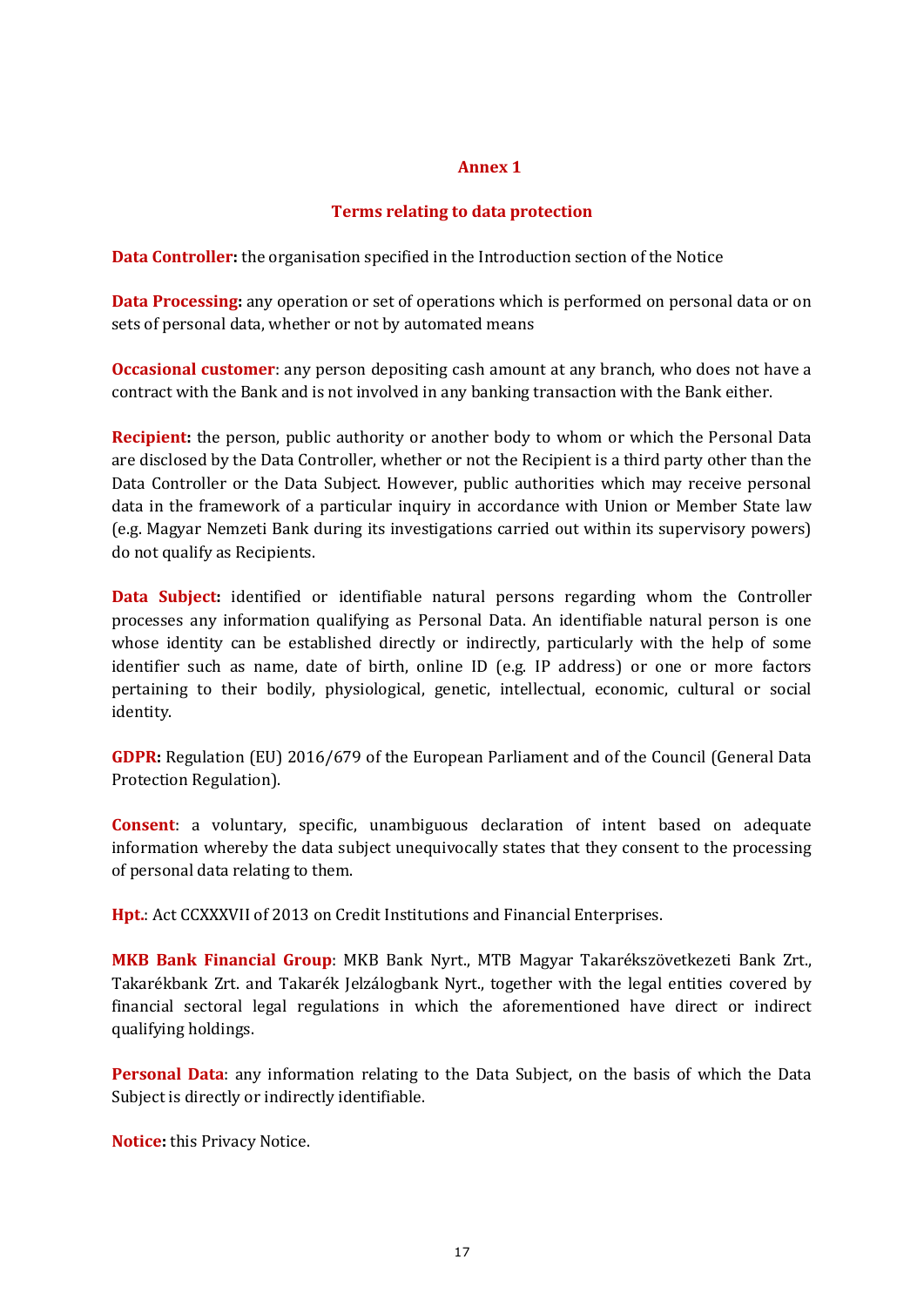Terms not specifically defined and not capitalised in the Notice have the meanings ascribed to them in the GDPR.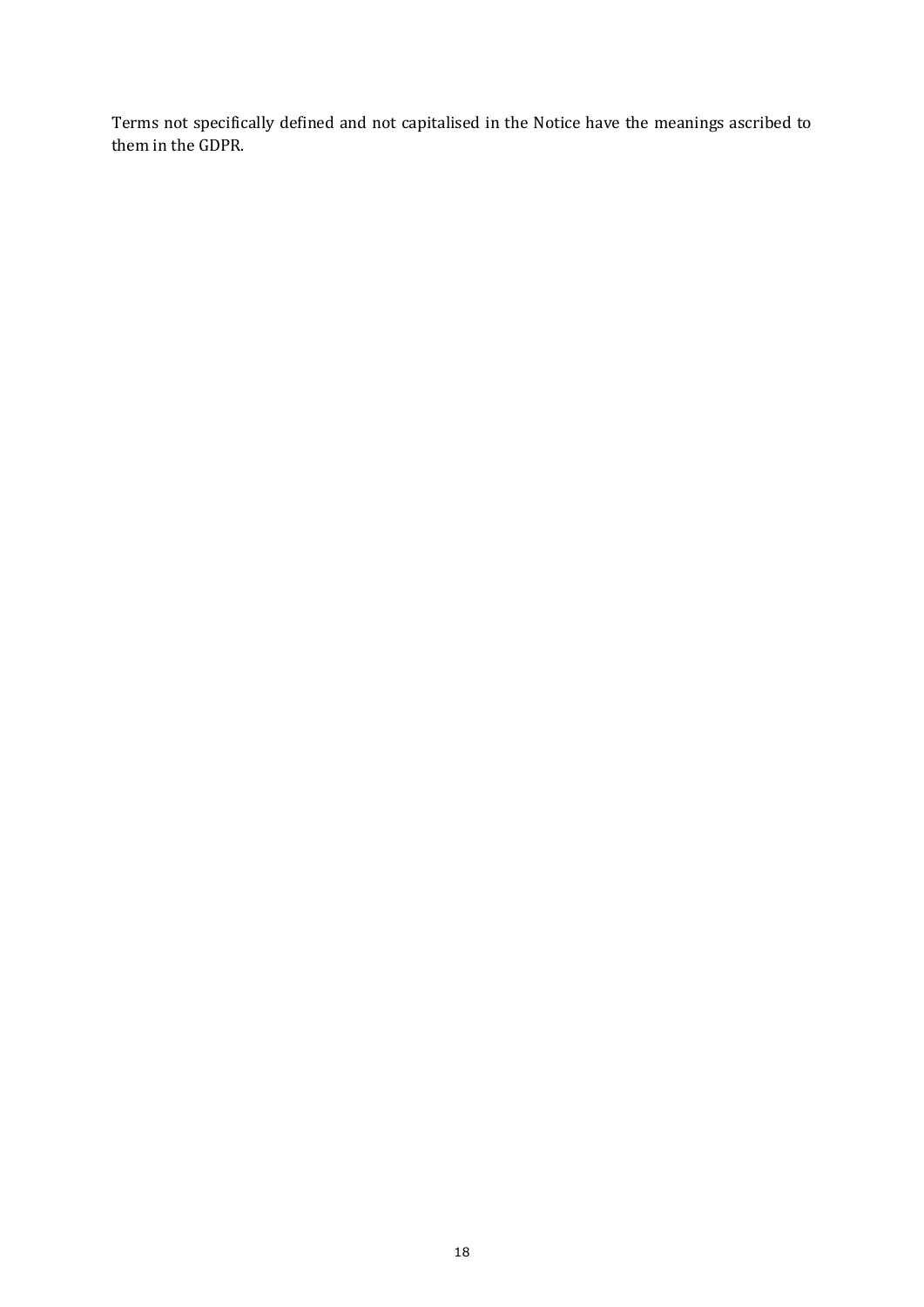### **Annex 2**

# **INFORMATION ON DATA PROCESSINGS FOR WHICH NO SPECIFIC NOTICES ARE AVAILABLE**

# **1. Querying of contact data (home address) available in public databases and sending letter calling for reconciliation of contact data**

If the Data Subject has failed to fulfil their obligation to notify changes in their contact data, as a consequence of which the Bank, which has a contract in place with them, has no contact data at which it could contact them in the context of the cooperation obligation relating to performance of the contract, the Controller has the right to carry out the following query (data processing operation).

| <b>PURPOSE OF DATA</b>                                                                                                        | <b>LEGAL BASIS FOR</b>                                                                     | <b>CATEGORIES OF</b>  | <b>SOURCE OF</b>                                                                                                                                                                          | <b>DATA RETENTION</b>                                                                                                                                                                                                                                                   |
|-------------------------------------------------------------------------------------------------------------------------------|--------------------------------------------------------------------------------------------|-----------------------|-------------------------------------------------------------------------------------------------------------------------------------------------------------------------------------------|-------------------------------------------------------------------------------------------------------------------------------------------------------------------------------------------------------------------------------------------------------------------------|
| <b>PROCESSING</b>                                                                                                             | <b>DATA PROCESSING</b>                                                                     | <b>PROCESSED DATA</b> | <b>DATA</b>                                                                                                                                                                               | <b>PERIOD</b>                                                                                                                                                                                                                                                           |
| Recording the<br>Customer's home<br>address data for the<br> <br> purpose of contacting <br> first part of Article 6 <br>them | Performance of the<br>contract concluded<br>with the Data Subject<br>$(1)$ b) of the GDPR) | Home address          | Use of the<br>GIRinfO Data<br>Processing<br>Service<br>(GIRO Zrt.,<br>company<br>registration<br>number: 01-10-<br>041159,<br>registered<br>office: H-1054<br>Budapest,<br>Vadász u. 31.) | In lieu of any other<br>statutory provision<br>concerning the<br>processing of<br>personal data<br>generated during the<br>existence of the<br>customer<br>relationship, 5 years<br>from the end of the<br>customer relationship<br>(Section 6:22 of the<br>Civil Code) |

Since this data is not provided for the Bank by the Data Subject, the Bank provides the Data Subject with detailed information on processing at the time and with the content specified in Article 14 of the GDPR. In this case the data subject is informed in the letter calling them to reconcile data (when the first contact is made), but not later than within 1 month of the query of the home address from the public database.

### **2. Processing of personal data in a test environment**

For the continuous maintenance and development of its information systems the Bank performs testing and fault-finding procedures in a test environment separated from the live environment.

In case personal data from the live system also need to be used for the procedures taking place in the test environment, the processing of such live data (e.g. customer data) in the test environment qualifies as a legitimate purpose of processing on its own, which is separate from the original purpose of processing of the same (e.g. the performance of the contract).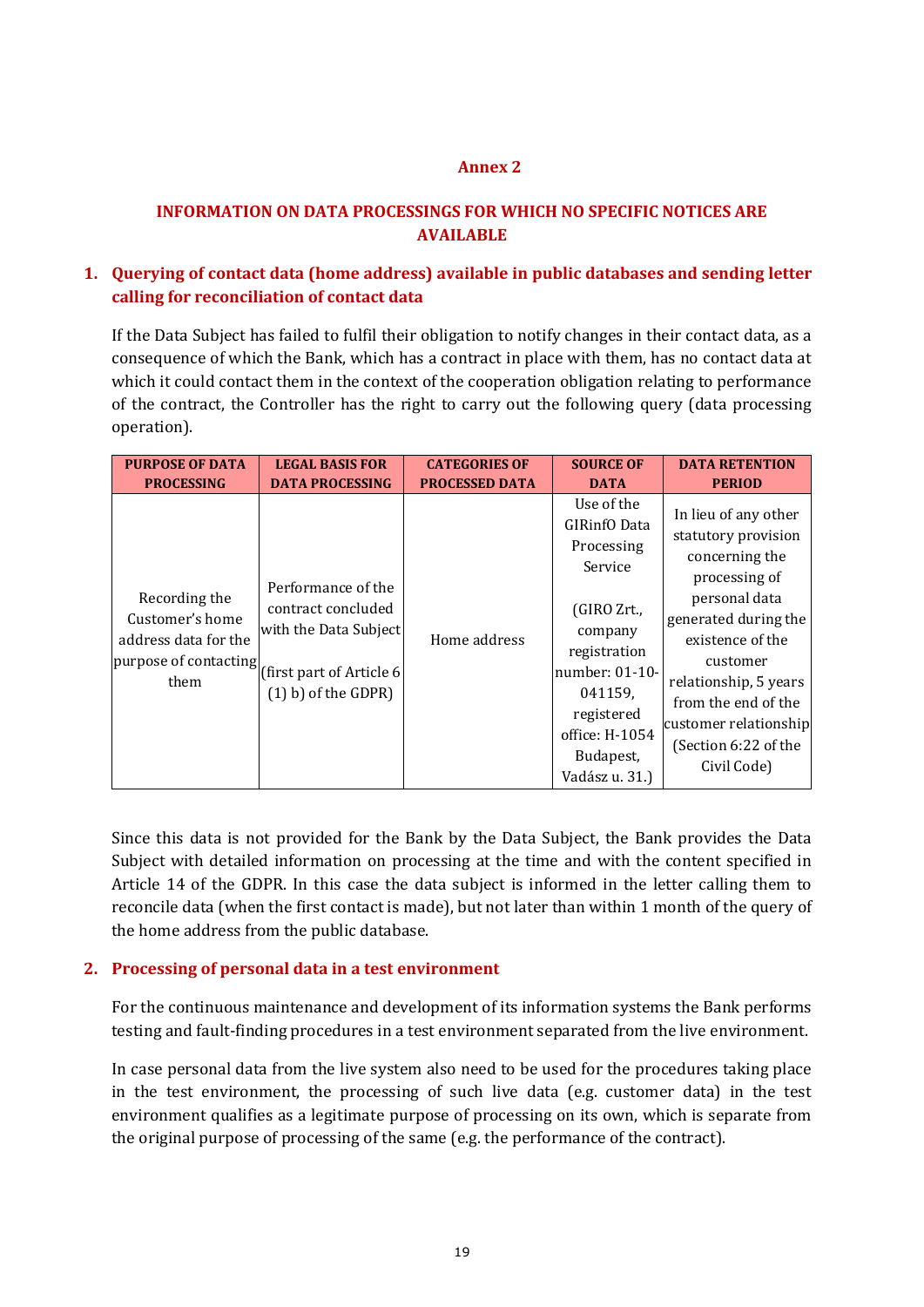As a general rule, the Bank processes such personal data in the separated test environment only after complete depersonalisation.

The natural person to whom the depersonalised data relates cannot be identified; the connection between the data and the data subject is irrecoverably terminated, i.e. they constitute no data protection risk whatsoever regarding the rights and freedoms of the data subject concerned. The GDPR does not apply to such depersonalised data.

In case the given testing or development procedure fails with depersonalised data – i.e. without processing – the Bank processes personal data taken from the live environment in the following way in the separated test environment.

| <b>PURPOSE OF DATA</b><br><b>PROCESSING</b>          | <b>LEGAL BASIS FOR DATA</b><br><b>PROCESSING</b>                                                                                                                                                                            | <b>CATEGORIES OF</b><br><b>PROCESSED DATA</b>                                                                                                            | <b>DATA RETENTION PERIOD</b>                                                                        |
|------------------------------------------------------|-----------------------------------------------------------------------------------------------------------------------------------------------------------------------------------------------------------------------------|----------------------------------------------------------------------------------------------------------------------------------------------------------|-----------------------------------------------------------------------------------------------------|
| Repair of defects of the<br>live information system. | The Controller's<br>legitimate interest<br>relating to the operation<br>of its information systems<br>(and, in relation to this,<br>the comprehensive<br>provision of its services).<br>(Article $6(1)$ (f) of the<br>GDPR) | Customer data, employee<br>data (e.g. ID data,<br>financial data) taken from<br>the live system,<br>indispensable for the<br>rectification of the error. | After the rectification of<br>the error the data are<br>erased from the test<br>environment.        |
| Development of the live<br>information system.       | The Controller's<br>legitimate interest<br>relating to the operation<br>of its information systems<br>(and, in relation to this,<br>the comprehensive<br>provision of its services).<br>(Article $6(1)$ (f) of the<br>GDPR) | Customer data, employee<br>data (e.g. ID data,<br>financial data) taken from<br>the live system,<br>indispensable for the<br>development.                | After the implementation<br>of the development the<br>data are erased from the<br>test environment. |

Data security measures applied by the Bank for the above data processing purposes:

- Testing takes place in an environment separated from the live operating environment; the Bank provides for the separation of the testing environment at database and network level as well.
- The control mechanisms covering the test environment are the same as in some cases stricter than – those applying to the live systems.
- Moreover, in the case of such processing operations the Bank guarantees adequate protection of the personal data by restricting access, by allocating adequate access authorisations and encryption.

# **3. Complaints Management**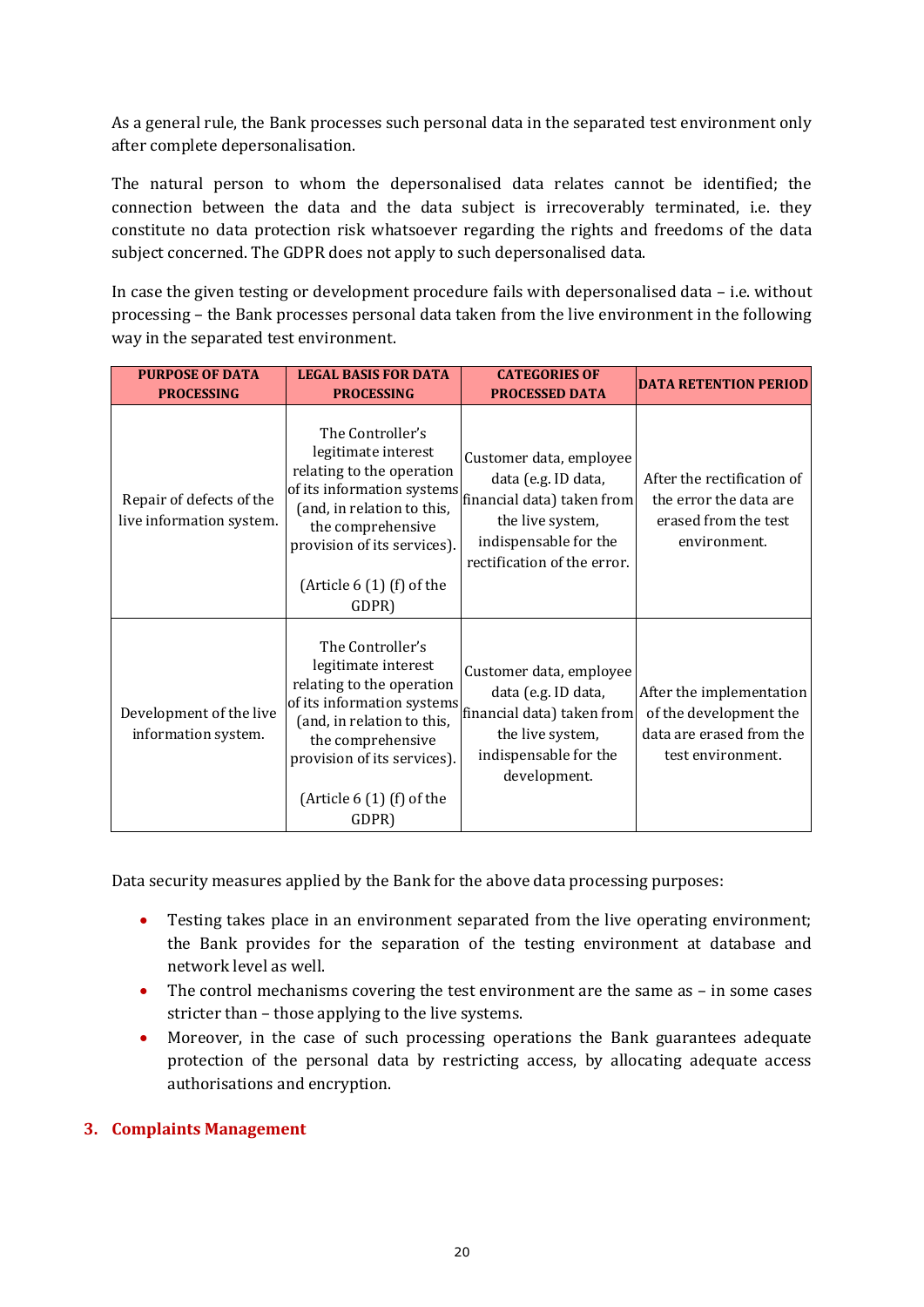| <b>PURPOSE OF DATA</b>                                                              | <b>LEGAL BASIS FOR DATA</b>                                                                                                                                                       | <b>CATEGORIES OF</b>                                                                                                                                                                                                                                                                                                                                                                                              | <b>DATA RETENTION PERIOD</b>              |
|-------------------------------------------------------------------------------------|-----------------------------------------------------------------------------------------------------------------------------------------------------------------------------------|-------------------------------------------------------------------------------------------------------------------------------------------------------------------------------------------------------------------------------------------------------------------------------------------------------------------------------------------------------------------------------------------------------------------|-------------------------------------------|
| <b>PROCESSING</b>                                                                   | <b>PROCESSING</b>                                                                                                                                                                 | <b>PROCESSED DATA</b>                                                                                                                                                                                                                                                                                                                                                                                             |                                           |
| Compliance with the<br>statutory obligations<br>relating to complaint<br>management | Fulfilment of the legal<br>obligation as per<br>Article $6(1)$ c) of the<br>GDPR as<br>specified in<br>Section 288 (1) of the<br>Credit Institutions Act<br>Investment Firms Act. | The data specified in<br>Section III of Annex 1 to<br>MNB Decree 46/2018.<br>(XII. 17.) on the form and<br>way of complaint<br>management by certain<br>financial organisations<br>issued on the basis of the<br>authorisation granted by<br> and Section 121 (1) of the $^{\rm  the\, Credit\,Institutions\, Act }$<br>and the Investment Firms<br>Act, along with other data<br>supplied by the<br>complainant. | 5 years of submission of<br>the complaint |

### **4. Processing of the data of occasional customers**

| <b>PURPOSE OF DATA</b>                                                               | <b>LEGAL BASIS FOR DATA</b>                                                                                                                 | <b>CATEGORIES OF</b>                                                                                                                            | <b>DATA RETENTION PERIOD</b>                                  |
|--------------------------------------------------------------------------------------|---------------------------------------------------------------------------------------------------------------------------------------------|-------------------------------------------------------------------------------------------------------------------------------------------------|---------------------------------------------------------------|
| <b>PROCESSING</b>                                                                    | <b>PROCESSING</b>                                                                                                                           | <b>PROCESSED DATA</b>                                                                                                                           |                                                               |
| Prevention and<br>combating money<br>financing<br>(Section 14 (1) of the<br>AML Act) | Fulfilment of the legal<br>laundering and terrorist obligation as per Article 6<br>$(1)$ c) of the GDPR<br>Section 14 (1) of the AML<br>Act | Data specified in Section<br>14 (1) of the AML Act<br>(family name, surname,<br>place and date of birth,<br>subject and amount of the<br>order) | The 8 years prescribed in<br>Section 57 (3) of the AML<br>Act |

Moreover, the credit institution may ask presentation of the documents specified in Section 7 (3) of the AML Act, such as in the case of natural persons who are

- Hungarian citizens, their official card suitable for identification and official address card, the latter if their domicile or residence is in Hungary;
- foreign citizens, their travel document or identity card, provided that it authorises its holder to reside in Hungary, and their document certifying the holder's residence right or document authorising the holder to reside in Hungary, or their official address card proving their residence in Hungary if their domicile or residence is in Hungary.

### **5. Cookies**

MKB Bank uses cookies on its web pages to enable proper functioning of the pages and facilitate the development of its services. Cookies deployed on the user's computer qualify as their personal data.

When a user visits an MKB Bank web page, the Controller deploys a small data package, a socalled cookie on the user's device. When the user returns to the page later, on the browser returns the cookie saved previously, so the service provider managing the cookie can connect the user's current visit with the previous ones, but only in relation to its own content.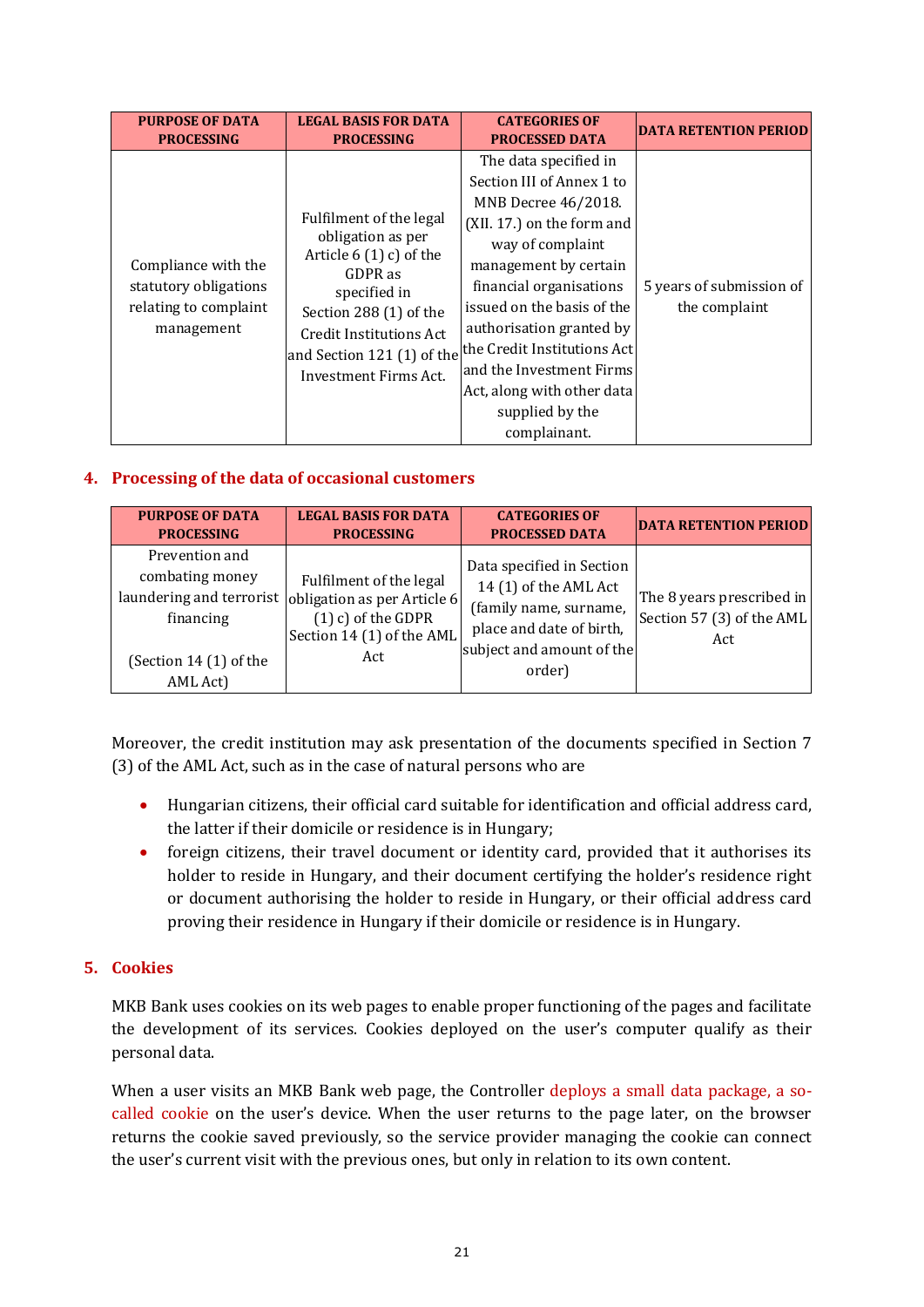There are various kinds of cookies.

- Some cookies are indispensable for the operation of the web page.
- Others collect information on the use of the page to make the use of the page even more convenient and user-friendly, and to be able to provide even more relevant services for the data subjects.
- Temporary cookies are automatically erased when the browser is closed.
- Permanent cookies may remain on the user's device for a longer period of time.

For more information on cookies used by MKB Bank, please visit: [www.mkb.hu/](http://www.mkb.hu/cookies)

### **6. Fraud detection**

Section 107 (1) of the Credit Institutions Act stipulates that credit institutions must have effective and reliable corporate governance systems and internal controlling functions to ensure – *inter alia* – their undisturbed and effective operation, the maintenance of confidence in them and the protection of the shareholders' and customers' economic interests and social objectives relating to them.

As a credit institution, MKB Bank is specifically exposed to attempts of fraud and other violation, which, if successful, might erode confidence in the institution and materially violate the economic interests of the customers and, ultimately, the shareholders as well.

Accordingly, MKB Bank keeps records of all attempts of fraud and misuse; such records necessarily include personal data as well. The controller uses the list for avoiding the establishment of business relationships that could likely lead to (additional) losses to it. The details of data processing are summed up in the table below:

| <b>PURPOSE OF DATA</b>                                                         | <b>LEGAL BASIS FOR DATA</b>                                                                                                                                                                                                                | <b>CATEGORIES OF</b>                                                                    | <b>DATA RETENTION PERIOD</b>                                                                                 |
|--------------------------------------------------------------------------------|--------------------------------------------------------------------------------------------------------------------------------------------------------------------------------------------------------------------------------------------|-----------------------------------------------------------------------------------------|--------------------------------------------------------------------------------------------------------------|
| <b>PROCESSING</b>                                                              | <b>PROCESSING</b>                                                                                                                                                                                                                          | <b>PROCESSED DATA</b>                                                                   |                                                                                                              |
| Identification of fraud and<br>other attempts of abuse,<br>avoidance of losses | The legitimate interest of<br>the protection of (public)<br>confidence in the<br>institution and the<br>protection of the<br>investments of the<br>customers and the<br>shareholders, as specified<br>in Article $6(1)$ f) of the<br>GDPR. | Identification data of<br>perpetrators, the<br>date/time and the nature<br>of the abuse | In accordance with the<br>retention of negative<br>information in the CCIS<br>(Hungarian: KHR) (10<br>years) |

Data protection guarantees applied by the Bank as specified in this section:

- The database can be accessed by a very few people involved in fraud prevention activities;
- Being present in the database does not entail automatic rejection of the request for the establishment of a customer relationship or, in certain cases, other actions (e.g. increased scrutiny of the documents submitted by the customer) may be sufficient for managing the risk.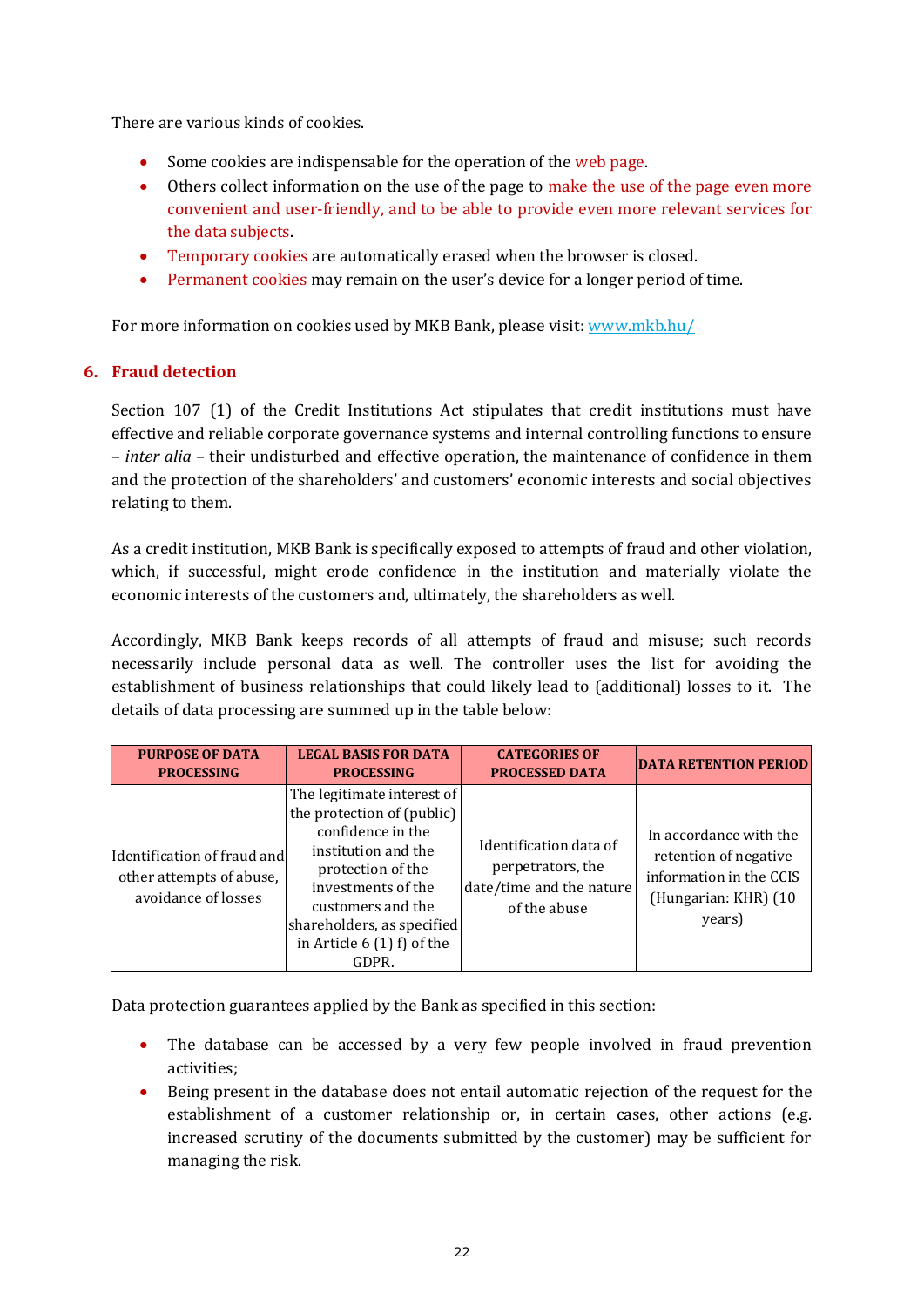### **7. Dispute settlement**

The Bank uses its best efforts to resolve legal disputes between the parties through settlement; if however, such efforts fail, any court proceedings or any other proceedings of other competent authorities or conciliation bodies will necessarily involve data processing for purposes other than the original (typically: contractual) ones.

| <b>PURPOSE OF DATA</b>                                | <b>LEGAL BASIS FOR DATA</b>                                                                                                    | <b>CATEGORIES OF</b>                                                              | <b>DATA RETENTION PERIOD</b>                                                                                                                |
|-------------------------------------------------------|--------------------------------------------------------------------------------------------------------------------------------|-----------------------------------------------------------------------------------|---------------------------------------------------------------------------------------------------------------------------------------------|
| <b>PROCESSING</b>                                     | <b>PROCESSING</b>                                                                                                              | <b>PROCESSED DATA</b>                                                             |                                                                                                                                             |
| Establishment, exercise<br>or defence of legal claims | The legitimate interest<br>associated with the<br>settlement of disputes, as<br>specified in Article $6(1)$ f)<br>of the GDPR. | documents and other<br>pieces of evidence of<br>relevance to the legal<br>dispute | Personal data recorded in 5 years from the final and<br>binding closure of the<br>legal dispute (objective<br>revision renewal<br>deadline) |

### **8. Internal loans**

To provide for the prudent operation of credit institutions Section 106 of the Credit Institutions Act stipulates that a credit institution must apply special rules on risk taking regarding members its managing body, its auditor, close relatives and business interests of such persons and apply effective procedures to ensure, *inter alia*, the identification, registration, monitoring and notification to the Supervision, of risk exposures.

| <b>PURPOSE OF DATA</b>                                                                                                               | <b>LEGAL BASIS FOR DATA</b>                                                                                                                                                                           | <b>CATEGORIES OF PROCESSED DATA</b>                                                                                                                                                                                                                                                                                      | <b>DATA RETENTION</b>                                                               |
|--------------------------------------------------------------------------------------------------------------------------------------|-------------------------------------------------------------------------------------------------------------------------------------------------------------------------------------------------------|--------------------------------------------------------------------------------------------------------------------------------------------------------------------------------------------------------------------------------------------------------------------------------------------------------------------------|-------------------------------------------------------------------------------------|
| <b>PROCESSING</b>                                                                                                                    | <b>PROCESSING</b>                                                                                                                                                                                     |                                                                                                                                                                                                                                                                                                                          | <b>PERIOD</b>                                                                       |
| Fulfilment of the<br>regulation laid down<br>in Section 106 of the<br><b>Credit Institutions Act</b><br>regarding internal<br>loans. | The legitimate interest<br>relating to the<br>management of<br>internal loans in<br>accordance with the<br>applicable statutory<br>regulations, as<br>specified in Article 6<br>$(1)$ f) of the GDPR. | The data of the members of<br>managing bodies potentially<br>involved in internal borrowing, and<br>those of the auditor, the data<br>content of risk taking qualifying as<br>internal loans (typically those<br>contained in proposals and loan<br>agreements), data recorded during<br>the monitoring of transactions. | Until the termination<br>of the internal credit<br>rating for the risk<br>exposure. |

### **9. Voice recordings**

To provide its customers with services and information, the Bank operates a telephone customer service. In certain telephone lines the Bank operates voice recording system, of which the customers are notified at the beginning of the call. The telephone customer service is, primarily, a channel for communication and since calls of multiple purposes can be made through this channel, the purpose and legal basis of processing, the data being processed etc. must and can be determined primarily on the basis of the content of the call.

Recordings of complaints shall be retained for 5 years based on legal obligation, taking client orders fall within the performance of contracts, marketing related declarations are based on the client's respective consent, etc.